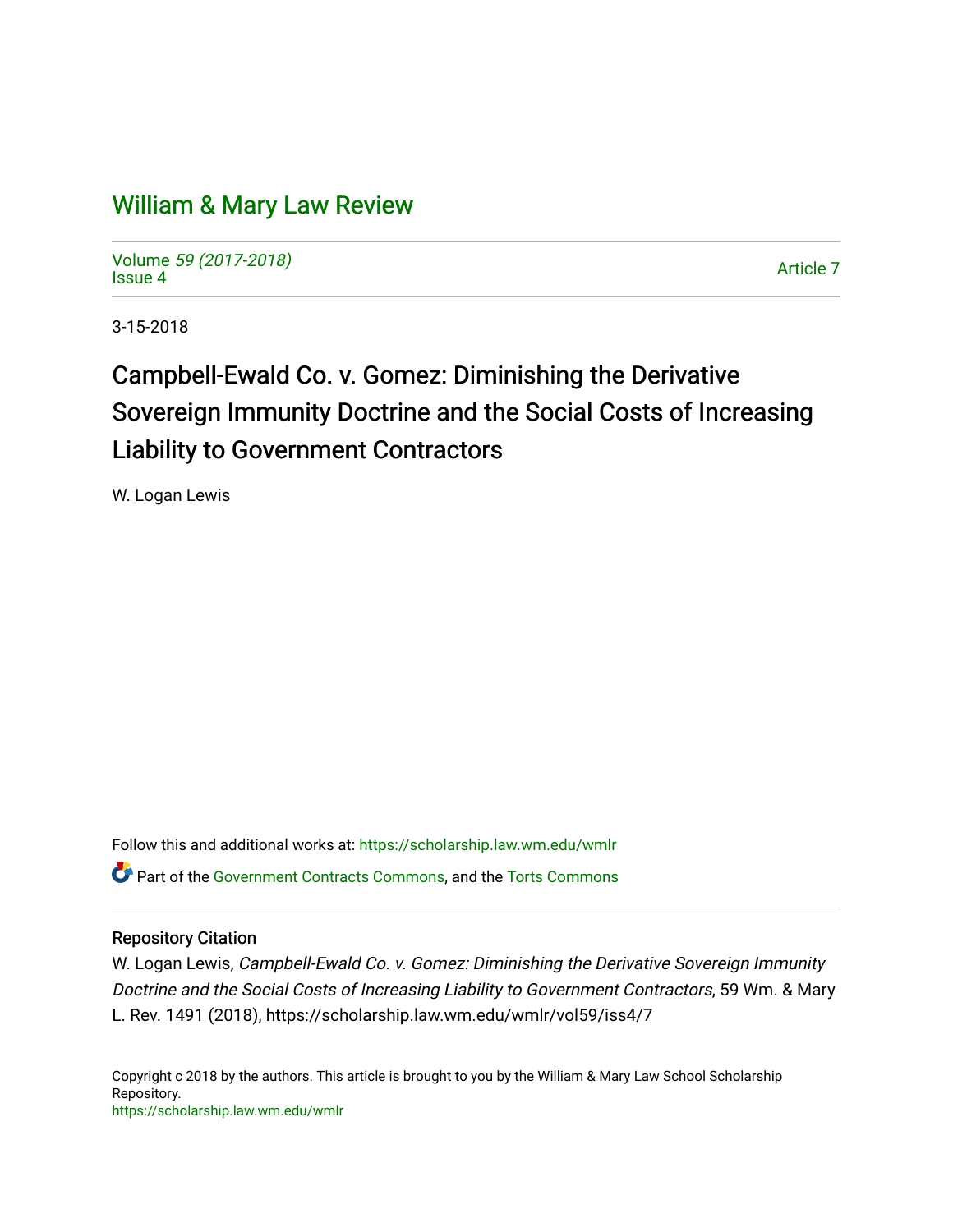# *CAMPBELL-EWALD CO. V. GOMEZ*: DIMINISHING THE DERIVATIVE SOVEREIGN IMMUNITY DOCTRINE AND THE SOCIAL COSTS OF INCREASING LIABILITY TO GOVERNMENT CONTRACTORS

# TABLE OF CONTENTS

|                                                           | 1492 |
|-----------------------------------------------------------|------|
| I. HISTORY OF DERIVATIVE SOVEREIGN IMMUNITY               | 1495 |
| A. Derivative Sovereign Immunity's Foundations in         |      |
|                                                           | 1496 |
| B. Derivative Sovereign Immunity's Development Through    |      |
| Products Liability                                        | 1498 |
| C. Derivative Sovereign Immunity's Expansion to $\S$ 1983 |      |
|                                                           | 1503 |
| II. CAMPBELL-EWALD CO. V. GOMEZ AND DERIVATIVE SOVEREIGN  |      |
| IMMUNITY'S IMPORTANCE                                     | 1506 |
| III. THE EXTERNAL COSTS OF CAMPBELL-EWALD CO. V.          |      |
|                                                           | 1512 |
| A. The Increased Costs of Independent Contractors         | 1513 |
| B. The Diminished Quality of the Independent Contractor   |      |
|                                                           | 1514 |
| IV. POTENTIAL PITFALL OF DIMINISHED DERIVATIVE SOVEREIGN  |      |
| IMMUNITY: INEFFICIENT VERTICAL GOVERNMENT                 |      |
| INTEGRATION                                               | 1516 |
|                                                           | 1518 |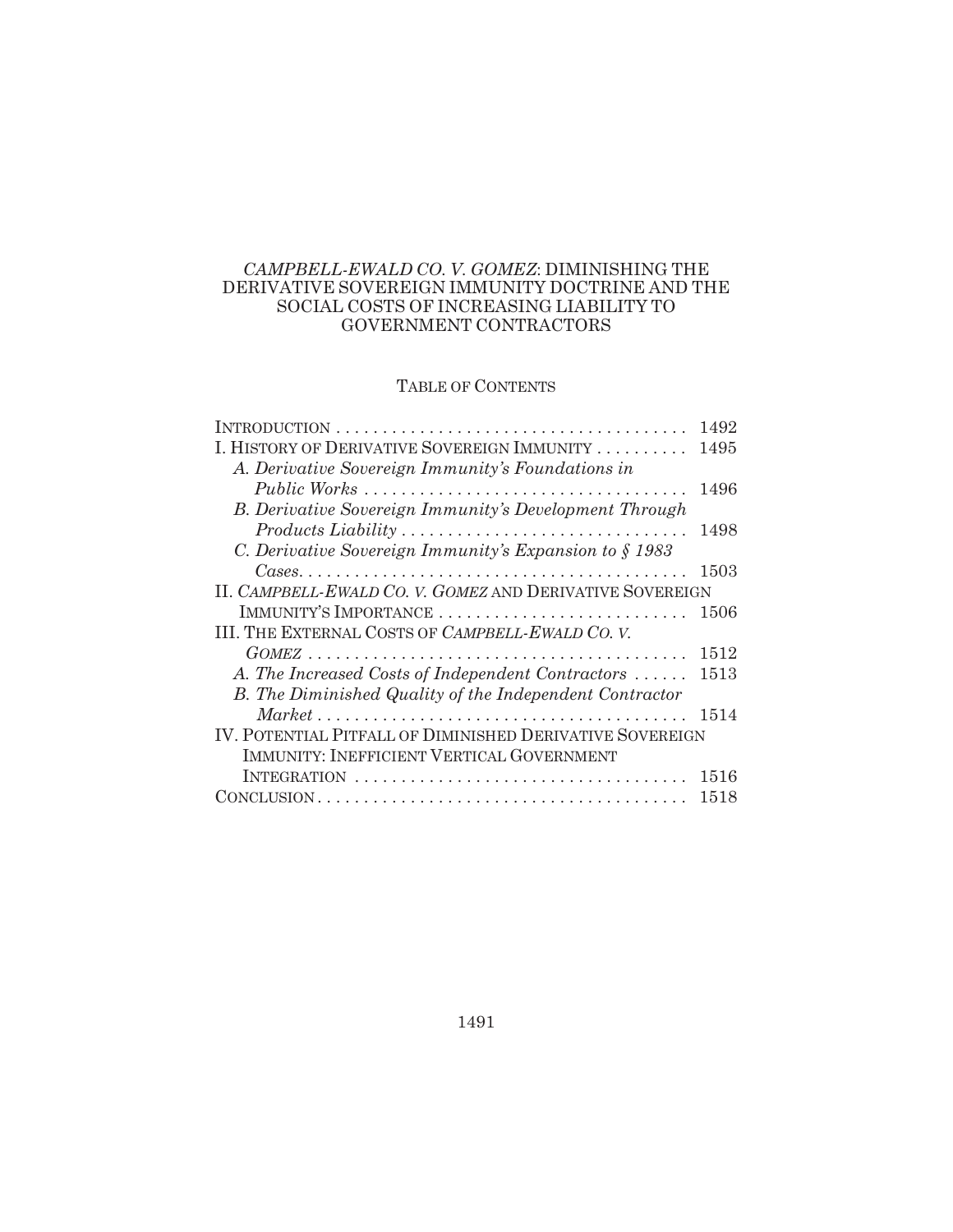#### **INTRODUCTION**

"Destined for something big? Do it in the navy. Get a career. An education. And a chance to serve a greater cause. For a FREE Navy video call 1-800-510-2074."1 This text message, received May 10, 2006, formed the basis of Jose Gomez's claim against Campbell-Ewald Company, an advertising and marketing communications agency contracted in 2000 by the Navy to handle all of its advertising.2 Notably, Campbell-Ewald did not send the text message or even identify Gomez as a potential Navy recruit.<sup>3</sup> Instead, Mind-Matics, a subcontractor specializing in mobile marketing, "handled the deployment, transmission and delivery of the text messages, including the use of its own SMS short code."4

In 2006, Navy Recruiting Command (NRC), the recruitment division of the Navy, in coordination with Campbell-Ewald, adopted a wireless recruiting strategy aimed at recruiting nearly 38,000 active duty Navy sailors by primarily targeting males between the ages of seventeen-and-a-half and twenty-four.<sup>5</sup> To implement the plan, Campbell-Ewald requested bid proposals from subcontractors with expertise in mobile marketing.<sup>6</sup> MindMatics responded, suggesting a direct text message program targeting "cell phones of 150,000 Adults 18-24 from an opt-in list of over 3 million [individuals]."7

Before proceeding, Campbell-Ewald sought and obtained the Navy's approval.<sup>8</sup> The NRC provided oversight and approval of Campbell-Ewald's text message recruiting campaign on behalf of the Navy.9 Lee Buchschacher, Deputy Director of the Marketing and Advertising Plans Division for the NRC, and "Cornell Galloway, an Enlisted Program Advertising Manager, 'authorized and approved

9. *Id.*

<sup>1.</sup> Gomez v. Campbell-Ewald Co., No. CV 10-02007 DMG (CWx), 2013 WL 655237, at \*2 (C.D. Cal. Feb. 22, 2013), *vacated*, 768 F.3d 871 (9th Cir. 2014), *aff'd*, 136 S. Ct. 663 (2016).

<sup>2.</sup> *See id.* at \*1-3.

<sup>3.</sup> *See id.* at \*3.

<sup>4.</sup> *Id.*

<sup>5.</sup> *Id.* at \*1-2.

<sup>6.</sup> *Id.*

<sup>7.</sup> *Id.* at \*2.

<sup>8.</sup> *Id.*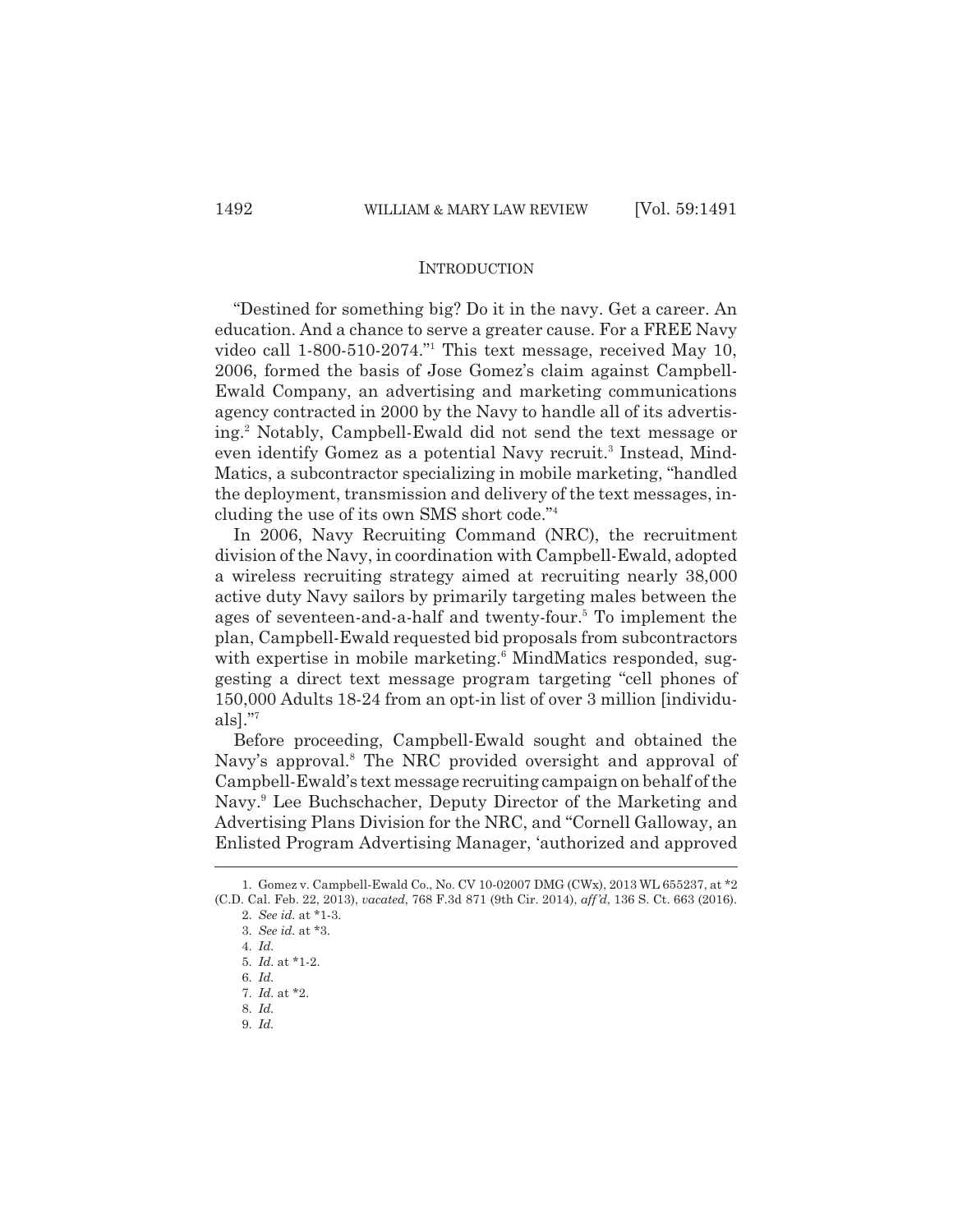the text message campaign proposed by MindMatics.'"10 Moreover, Buchschacher "reviewed, revised, and approved" the Navy's text  $message.<sup>11</sup>$ 

MindMatics sent the text messages approved by the Navy between May 10 and May 24, 2006.<sup>12</sup> Gomez, who alleged that he had not opted-in to receive text messages but had erroneously received a message, $^{13}$  brought a class action lawsuit pursuant to the Telephone Consumer Protection Act (TCPA)<sup>14</sup> on behalf of himself and "all persons in the United States and its Territories who received one or more unauthorized text message advertisements."15

The TCPA was passed originally in 1991 as an amendment to the Communications Act of 1934.16 The idea was to place restrictions on telephone solicitations and to set limitations on the use of automated telephone equipment in telemarketing.17 The TCPA prohibits anyone from making an automated call, without first obtaining express consent, to the cellular phones of individuals within the United States.<sup>18</sup> Notably, a text message constitutes a call for the purposes of the TCPA.19 Moreover, Gomez was able to sue Campbell-Ewald instead of MindMatics because of the doctrine of vicarious liability.<sup>20</sup> Although the TCPA does not speak to whether vicarious

14. 47 U.S.C. § 227 (2012).

15. *See* Class Action Complaint at 2, 4-5, *Gomez*, 2010 WL 11240892 (No. CV 10-02007 DMG (CWx)).

16. Telephone Consumer Protection Act (TCPA) of 1991, Pub. L. No. 102-243, Sec. 3, 105 Stat. 2394, 2395 (codified as amended at 47 U.S.C. § 227 (2012)).

17. *See* 137 CONG. REC. 36,300 (1991) (statement of Sen. Hollings) ("The bill includes provisions to restrict telephone calls that use an automated or computerized voice. These calls are a nuisance and an invasion of our privacy. The complaints received by the Federal Communications Commission ... indicate that people find these calls to be objectionable regardless of the content of the message or the initiator of the call. Restricting such calls is constitutionally acceptable as a reasonable place and manner restriction.").

18. 47 U.S.C. § 227(b)(1)(A)(iii).

19. *See* Gomez v. Campbell-Ewald Co., 768 F.3d 871, 874 (9th Cir. 2014), *aff'd*, 136 S. Ct. 663 (2016).

20. *See id.* at 877. Vicarious liability in the context of independent contractors is defined as follows: "A person whose liability is imputed based on the tortious acts of another is liable for the entire share of comparative responsibility assigned to the other, regardless of whether

<sup>10.</sup> *Id.*

<sup>11.</sup> *Id.*

<sup>12.</sup> *Id.* at \*3.

<sup>13.</sup> Gomez v. Campbell-Ewald Co., 768 F.3d 871, 874 (9th Cir. 2014) (stating that Gomez "did not consent to receipt of the text message," and "that he was 40 years old at the time he received the message, well outside of the Navy's target market"), *aff'd*, 136 S. Ct. 663 (2016).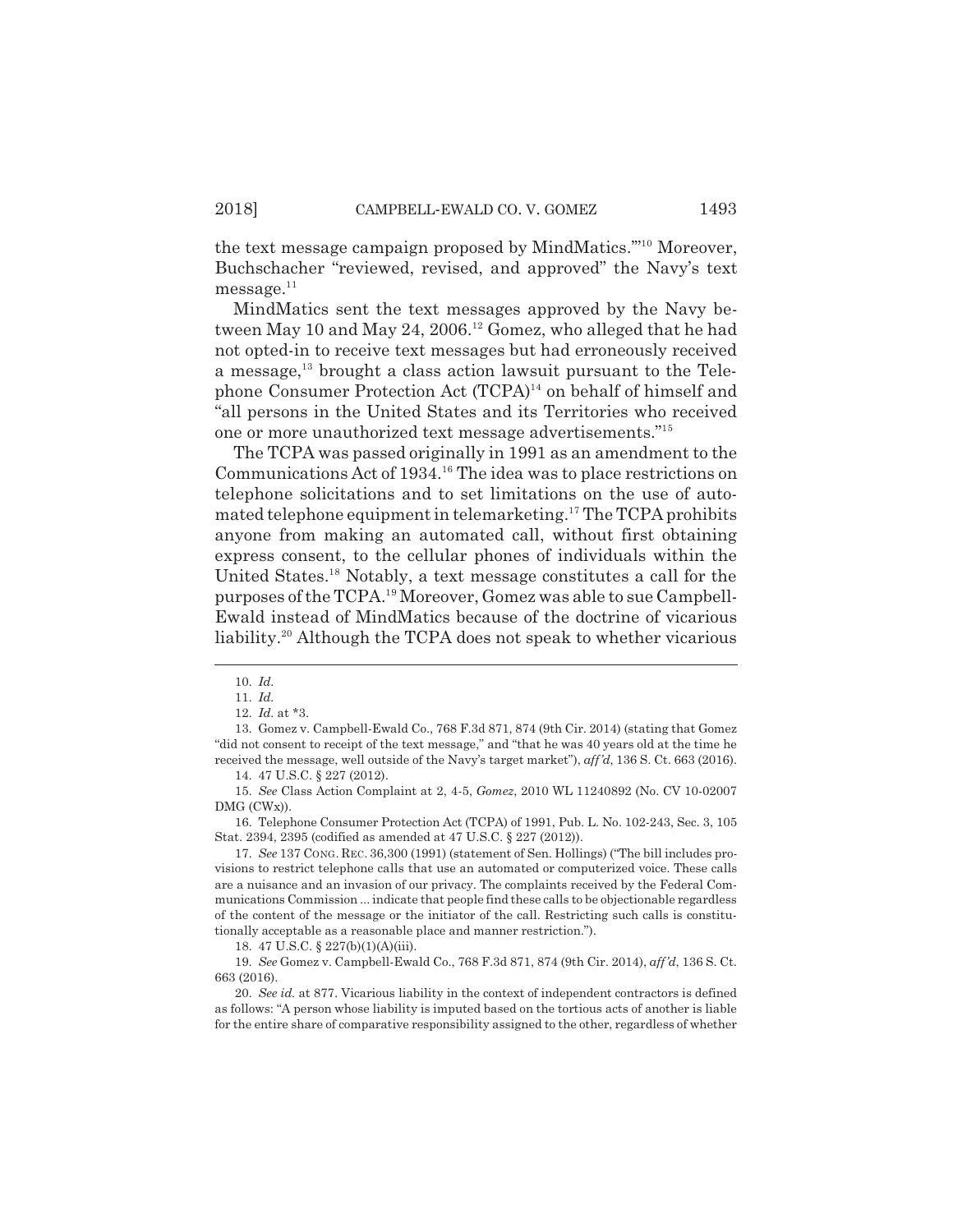liability applies, courts ordinarily interpret silence from Congress to imply that "Congress intended to apply the traditional standards of vicarious liability."21

Campbell-Ewald, however, would still seem to have an airtight defense to avoid liability. It was acting as an agent of the United States as a contractor for the Navy, and thus may invoke derivative sovereign immunity, $22$  an affirmative defense that shields contractors from liability when performing work for a government body.<sup>23</sup> Because Congress did not authorize TCPA suits against the federal government, the Navy cannot be sued for violating the  $TCPA<sup>24</sup>$ Thus, it would seem that Campbell-Ewald, which worked closely with the Navy and received its oversight and approval at different steps throughout the process, would be immune from liability under the doctrine of derivative sovereign immunity.25

Yet, the Supreme Court of the United States rejected this argument, concluding that Campbell-Ewald did not qualify for derivative sovereign immunity in this case.<sup>26</sup> The Court reasoned that the doctrine did not apply because the contractor violated the TCPA by sending text messages to recipients who had not consented to receive such messages.27 More abstractly, the Court held that "[w]hen a contractor violates both federal law and the Government's explicit instruction ... no 'derivative [sovereign] immunity' shields the contractor from suit by persons adversely affected by the violation."28

While this holding might ostensibly follow common sense, this Note demonstrates that the Court's much-overlooked holding

joint and several liability or several liability is the governing rule for independent tortfeasors who cause an indivisible injury." RESTATEMENT (THIRD) OF TORTS § 13 (AM. LAW INST. 2000).

<sup>21.</sup> *See Gomez*, 768 F.3d at 877 (quoting Thomas v. Taco Bell Corp., 879 F. Supp. 2d 1079, 1084 (C.D. Cal. 2012), *aff'd*, 582 F. App'x 678 (9th Cir. 2014)).

<sup>22.</sup> *See* Gomez v. Campbell-Ewald Co., No. CV 10-02007 DMG (CWx), 2013 WL 655237, at \*6 (C.D. Cal. Feb. 22, 2013), *vacated*, 768 F.3d 871 (9th Cir. 2014), *aff'd*, 136 S. Ct. 663 (2016).

<sup>23.</sup> *See* Yearsley v. W.A. Ross Constr. Co., 309 U.S. 18, 20-21 (1940) (establishing that the doctrine of derivative sovereign immunity shields private entities contracted by the government unless the contractor exceeds the authority granted by the government or that authority was not validly conferred).

<sup>24.</sup> *See Gomez*, 2013 WL 655237, at \*4.

<sup>25.</sup> *See id.* at \*6.

<sup>26.</sup> *See* Campbell-Ewald Co. v. Gomez, 136 S. Ct. 663, 672 (2016).

<sup>27.</sup> *See id.* at 672-74.

<sup>28.</sup> *Id.* at 672.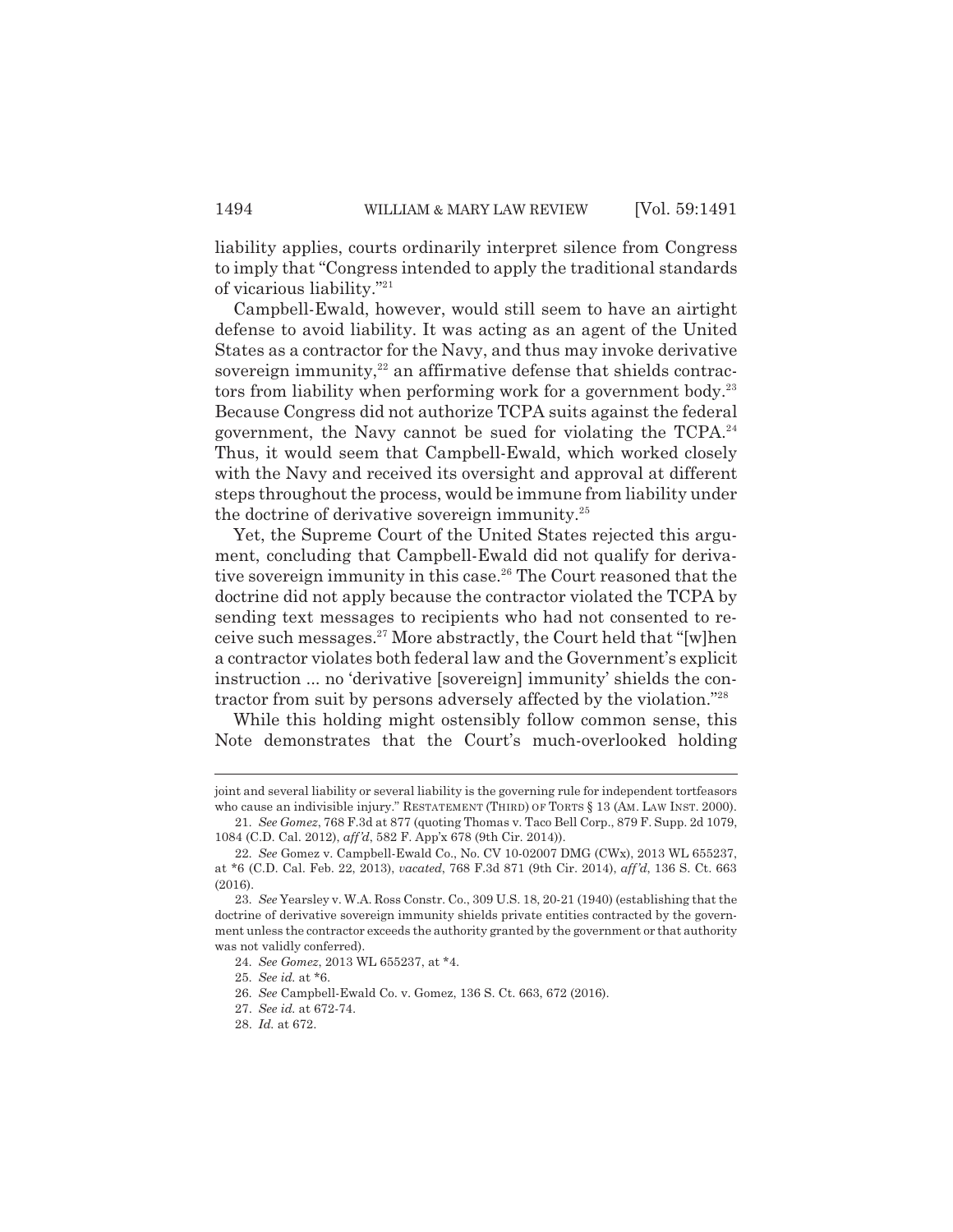undermines the very purpose of derivative sovereign immunity, and thus should be overturned in an appropriate subsequent case.<sup>29</sup> This Note further argues that the Supreme Court's holding in *Campbell-Ewald Co. v. Gomez* runs counter to the Court's jurisprudence and could have far-reaching inefficient implications, including monetarily incentivizing the federal government to integrate vertically the production of goods and services that could otherwise be provided by the private market at lower social costs.<sup>30</sup>

This Note proceeds in four Parts. Part I analyzes the development and history of derivative sovereign immunity. Part II focuses on how the holding in *Campbell-Ewald* contradicts the Court's jurisprudence and argues that the Court's unworkable standard will create uncertainty for private entities that contract with the government. Part III considers the unintended consequences of *Campbell-Ewald*'s holding, including the increased costs of using government contractors who will inevitably increase prices to offset the costs of expected litigation. Part III also predicts that the quality of services and products available to the government will diminish, as potential independent contractors who lack the risk appetite sufficient to take on the increased risk imposed by the Court's *Campbell-Ewald* holding will exit the market. Part IV argues that the increased monetary costs to the government of outsourcing projects to private firms could lead the government to integrate vertically to take over the functions in question because it will incur lower pecuniary costs in doing so. The Note concludes that this result would be both normatively undesirable and economically inefficient because the private sector could produce the relevant good or service at a lower social cost.

### I. HISTORY OF DERIVATIVE SOVEREIGN IMMUNITY

This Part analyzes the development and history of derivative sovereign immunity. The first Section discusses *Yearsley v. W.A. Ross Construction Co.*, the landmark case in which the Supreme

<sup>29.</sup> Notably, neither Chief Justice John Roberts nor Justice Samuel Alito addressed this holding in their dissents. *See id.* at 677-83 (Roberts, J., dissenting); *id.* at 683-85 (Alito, J., dissenting); *see also infra* Part II.

<sup>30.</sup> *See infra* Part IV.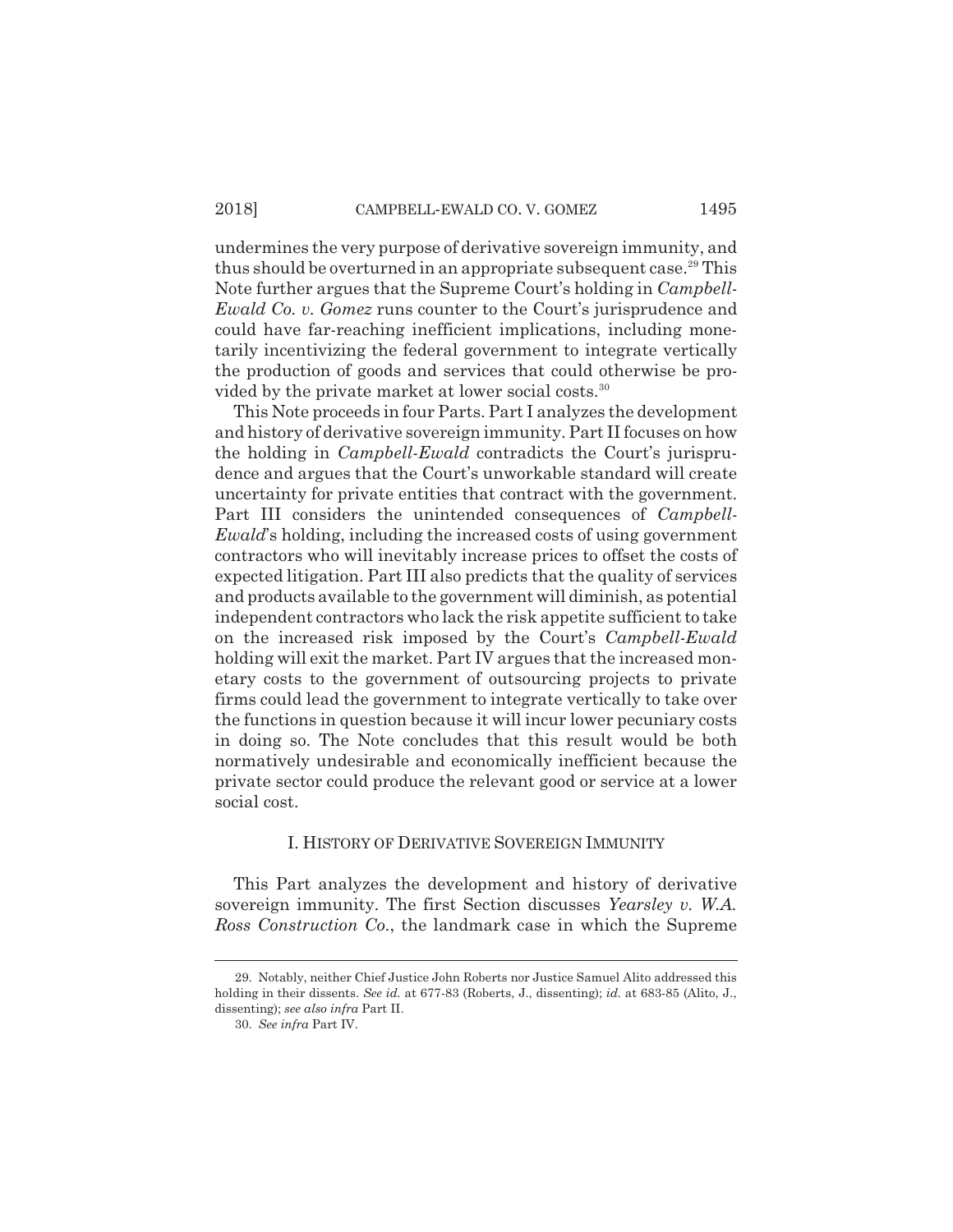Court recognized the government contractor defense for the first  $time<sup>31</sup>$  and how derivative sovereign immunity developed in the area of public works. The next Section explores the development of the derivative sovereign immunity doctrine in the area of products liability and in the military contractor context. The final Section examines the Court's application of derivative sovereign immunity to § 1983 cases, which illustrates how the Court has expanded the doctrine of derivative sovereign immunity to include service contracts as well as contracts for manufactured goods and public works.

### *A. Derivative Sovereign Immunity's Foundations in Public Works*

In its seminal derivative sovereign immunity case, the Supreme Court held that there is no liability on the part of a contractor when the government has validly conferred on it the authority to execute a project and that project is within the authority of the government to undertake.32 In *Yearsley*, the government hired a contractor to improve navigation on the Missouri River, which required building several dikes along the river.<sup>33</sup> The plaintiffs in the case sued the contractor after the construction had caused flooding of ninety-five acres of the plaintiffs' farmland.<sup>34</sup> The Supreme Court held that the contractor was not liable for the resulting damages based on an agency theory of derivative sovereign immunity, concluding that "[t]he action of the agent is 'the act of the government.'"35 Thus, the *Yearsley* rule afforded protection to contractors from liability when the contractor had followed the government's guidelines, had acted under authority that has been validly conferred, and had served as an agent of the government.<sup>36</sup>

The Fifth Circuit Court of Appeals applied *Yearsley* to an environmental case, concluding that private companies could not be liable for alleged environmental damages caused by their dredging activities performed pursuant to contracts with the federal government.<sup>37</sup>

<sup>31. 309</sup> U.S. 18, 20-21 (1940).

<sup>32.</sup> *See id.*

<sup>33.</sup> *Id.* at 19.

<sup>34.</sup> *Id.* at 19-20.

<sup>35.</sup> *See id.* at 21-22 (quoting United States v. Lynah, 188 U.S. 445, 465-66 (1903)).

<sup>36.</sup> *See id.* at 20-21.

<sup>37.</sup> *See* Ackerson v. Bean Dredging LLC, 589 F.3d 196, 206-07 (5th Cir. 2009).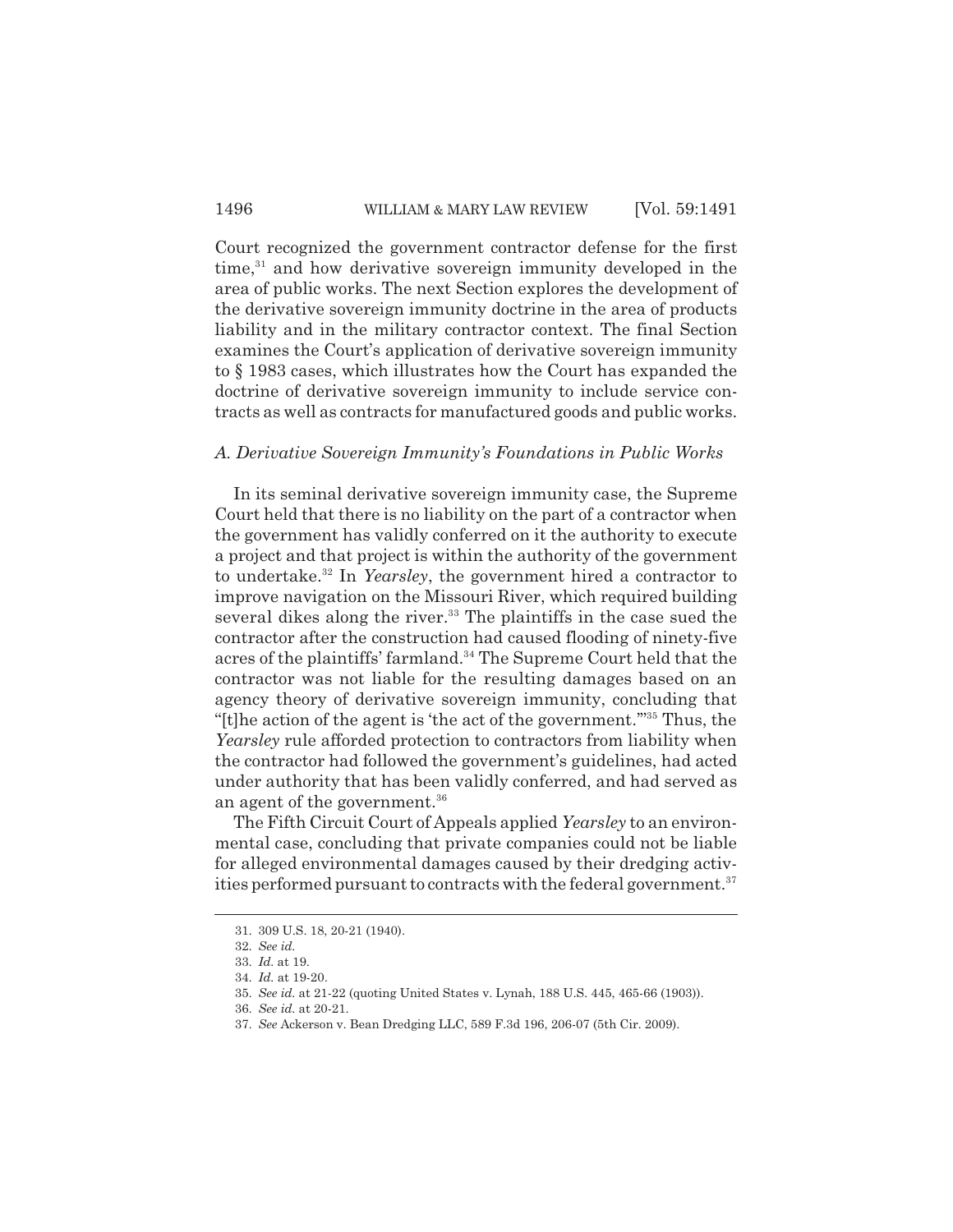There was no allegation that the companies lacked authority to develop or maintain the Mississippi River Gulf Outlet (MRGO).<sup>38</sup> The Fifth Circuit held that the companies were executing Congress's will in dredging the MRGO, as evinced by the fact that the federal government paid companies to dredge the MRGO on an annual basis.39 Finally, there was no allegation that the companies deviated from Congress's direction or expectations.<sup>40</sup> Thus, the Fifth Circuit, relying on *Yearsley*, confirmed that, when a contractor has performed the will of the government and the government conferred the authority properly, the government contractor is not liable for any resulting damages to private parties.<sup>41</sup>

More recently, a federal district court in Texas distinguished the Supreme Court's holding in *Campbell-Ewald* on the ground that the decision left undisturbed the Court's *Yearsley* holding when it comes to government contractors in the context of public works.<sup>42</sup> In *Benson v. Russell's Cuthand Creek Ranch, Ltd.*, the federal government had authorized Ducks Unlimited (DU) to construct a levee system in furtherance of a public works project designed to protect and restore wetlands.<sup>43</sup> The dispute arose over whether constructing the levee system at its present location on the property was negligent.<sup>44</sup> There was no dispute, however, "that DU had the authority [from the government] to build a levee system on the ... property in furtherance of the [Wetlands Reserve Program]."45

The court concluded that DU had a viable defense against the Texas Water Code because "there can be no reasonable dispute that the contract and specifications under the contract called for DU to build a levee system for the government on the Russell property pursuant to a public project, and that DU did not exceed its authority by building the levee system."46 Thus, the court applied the

46. *Id.* at 809.

<sup>38.</sup> *See id.*

<sup>39.</sup> *See id.*

<sup>40.</sup> *See id.*

<sup>41.</sup> *See id.*

<sup>42.</sup> *See* Benson v. Russell's Cuthand Creek Ranch, Ltd., 183 F. Supp. 3d 795, 805-06 (E.D. Tex. 2016).

<sup>43.</sup> *Id.* at 799.

<sup>44.</sup> *See id.* at 799-801.

<sup>45.</sup> *Id.* at 806.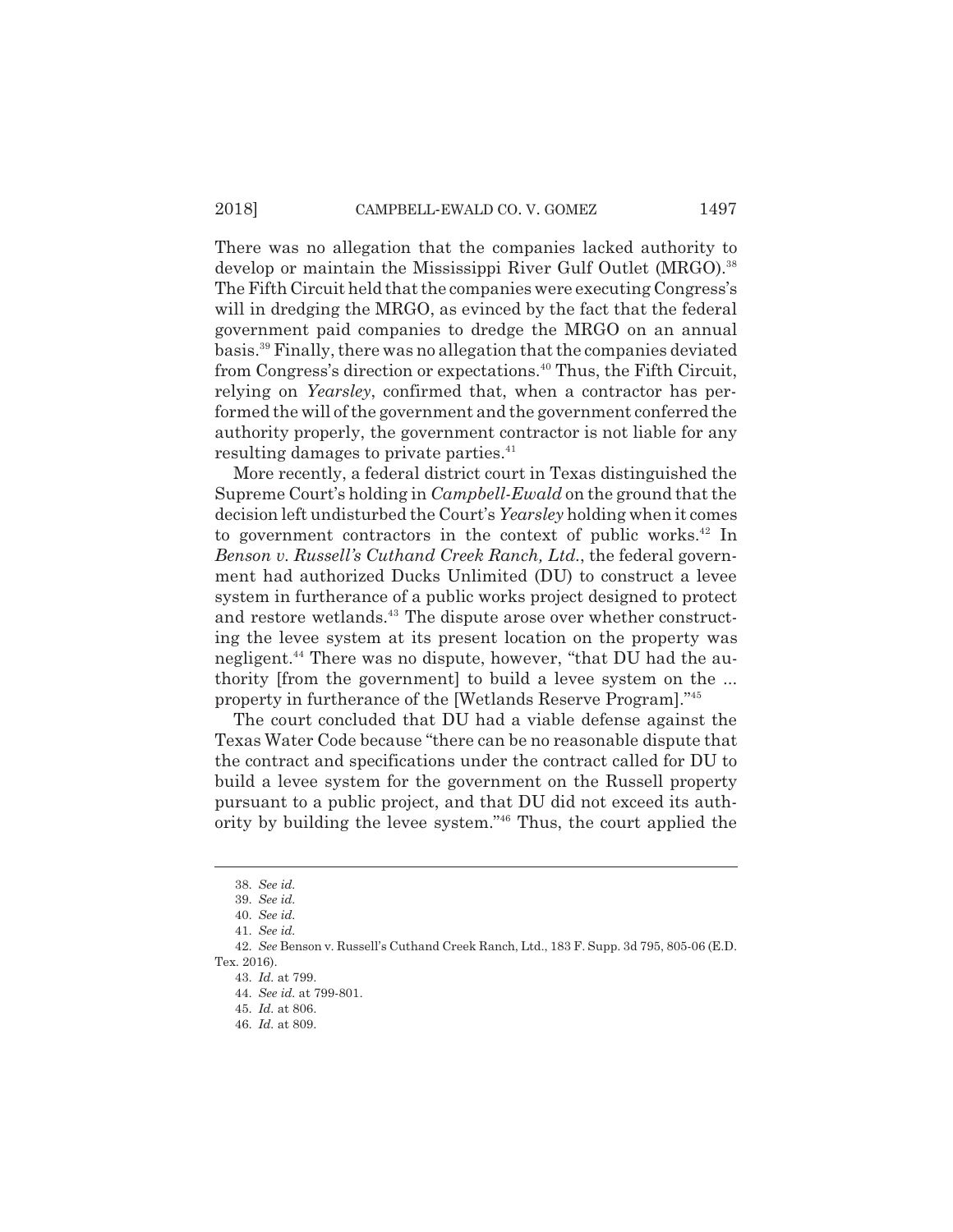more permissive *Yearsley* framework to the public works context, extending to DU the protection of derivative sovereign immunity.<sup>47</sup>

# *B. Derivative Sovereign Immunity's Development Through Products Liability*

Some commentators have noted that *Yearsley*, which serves as the clearest example of derivative sovereign immunity under agency theory, is difficult to apply.<sup>48</sup> That is because in certain contexts, especially with regard to military contractors, it can be difficult to establish an agency relationship between the contractor and the government.49 To preserve the force of the doctrine of derivative sovereign immunity, the Court moved toward a contract specification defense, meaning that, when a contractor adheres to the specifications given by the government, the contractor will not be liable "if the specified design or material turns out to be insufficient to make the chattel safe for use, unless it is so obviously bad that a competent contractor would realize that there was a grave chance that his product would be dangerously unsafe."50

The contract specification defense developed in response to what has become known as the *Feres-Stencel* doctrine.<sup>51</sup> In *Feres v. United States*—a consolidated decision arising out of a circuit split involving three actions<sup>52</sup> against the United States based on the Federal

52. The first action was the Feres case. *Feres*, 340 U.S. at 136-37. In that case, the executrix of Feres's estate sued the United States to recover for death caused by negligence.

<sup>47.</sup> *See id.* at 806, 809.

<sup>48.</sup> *See, e.g.*, Michael Overly, Note, Boyle v. United Technologies Corp.*: The Turning Point for the Government Contractor Defense?*, 21 LOY. L.A. L. REV. 935, 939-41 (1988).

<sup>49.</sup> *See* Bynum v. FMC Corp., 770 F.2d 556, 564 (5th Cir. 1985) ("The problem with applying the *Yearsley* defense in the context of the military contractor is the apparent requirement that the contractor possess an actual agency relationship with the government."); *see also* Overly, *supra* note 48, at 940.

<sup>50.</sup> Overly, *supra* note 48, at 941-42 (quoting RESTATEMENT (SECOND) OF TORTS § 404 cmt. a (AM. LAW. INST. 1965)).

<sup>51.</sup> The doctrine developed from the holdings of two Supreme Court cases. *See* Feres v. United States, 340 U.S. 135, 146 (1950) (holding that the government was not liable under the Federal Tort Claims Act for injuries to servicemen arising out of or in the course of activity incident to military service); Stencel Aero Eng'g Corp. v. United States, 431 U.S. 666, 670-74 (1977) (holding that the United States was not liable under the Federal Tort Claims Act to indemnify the manufacturer of an ejection system found liable for the death of a U.S. serviceman on the theory that any malfunction in the ejection system was due to faulty government specifications and components).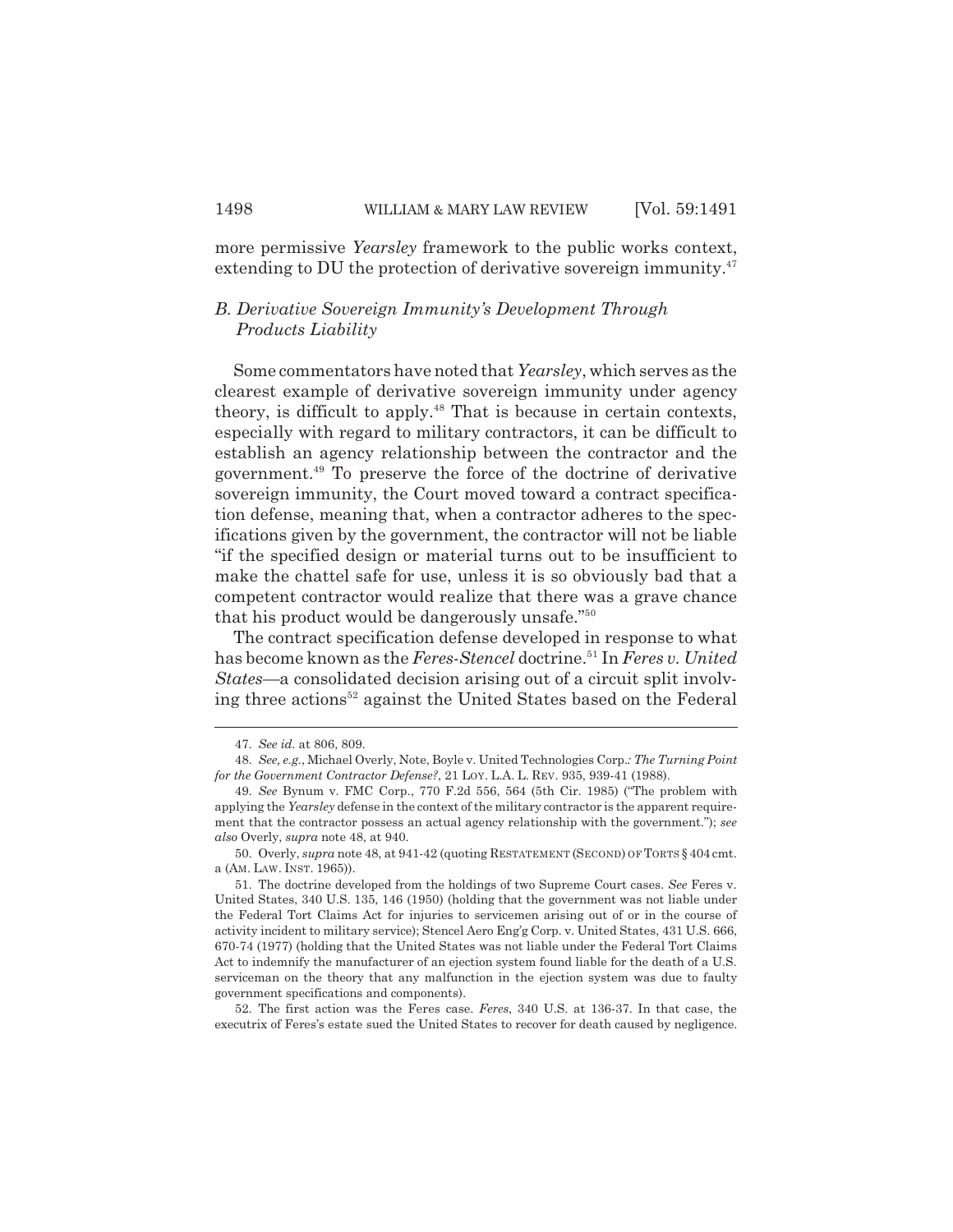Tort Claims Act—the Court sought to resolve the question of "whether the Tort Claims Act extends its remedy to one sustaining 'incident to the service' what under other circumstances would be an actionable wrong."53 The Court ultimately concluded that the government was not liable under the Federal Tort Claims Act for injuries to servicemen arising out of, or in the course of, activity incident to military service.<sup>54</sup>

The result of this holding was that members of the military or their representatives began suing military contractors who had manufactured the government-designed equipment that caused their injuries.<sup>55</sup> In many instances, however, manufacturers had only minimal discretion in the design specifications that caused the injuries.56 While *Feres* increased the risk of liability to government contractors, whether contractors would be able to seek indemnification from the government was ostensibly an undecided issue.

*Stencel Aero Engineering Corp. v. United States* foreclosed this potential remedy, holding that government contractors could not sue

*Id.* She alleged that Feres, who burned to death in the barracks at Pine Camp, New York, while on active duty, died due to the government's negligence in "quartering him in barracks known or which should have been known to be unsafe because of a defective heating plant, and in failing to maintain an adequate fire watch." *Id.* at 137. The District Court dismissed the action, and the Second Circuit Court of Appeals affirmed. *Id.* at 136-37.

The second action was the *Jefferson* case. *Id.* at 137. In that case, the plaintiff had an abdominal operation while in the Army. *Id.* About eight months later, during another operation after plaintiff was discharged, a towel "marked 'Medical Department U.S. Army,' was discovered and removed from his stomach." *Id.* The complaint alleged that the army surgeon negligently left it there. *Id.* After trial, the district court concluded that the Torts Claim Act does not charge the United States with liability in this type of case. *Id.* The Fourth Circuit Court of Appeals affirmed. *Id.*

The third action was the *Griggs* case. *Id.* In that case, Griggs's executrix alleged that, while Griggs was on active duty, he died "because of negligent and unskillful medical treatment by army surgeons." *Id.* The district court dismissed, but the Tenth Circuit Court of Appeals reversed. *Id.*

<sup>53.</sup> *Id.* at 138.

<sup>54.</sup> *See id.* at 146.

<sup>55.</sup> R. Todd Johnson, Comment, *In Defense of the Government Contractor Defense*, 36 CATH. U. L. REV. 219, 226 (1986).

<sup>56.</sup> *See, e.g.*, Tillett v. J.I. Case Co., 756 F.2d 591, 599 (7th Cir. 1985) (finding that the government's design specifications did not include roll-over protection on the front end loader); McKay v. Rockwell Int'l Corp., 704 F.2d 444, 451 (9th Cir. 1983) (concluding that the ejector system designed by Rockwell conformed with the government's specifications); Sanner v. Ford Motor Co., 364 A.2d 43, 44 (N.J. Super. Ct. Law Div. 1976) (noting that government contractual specifications "did not include the installation of seat belts, roll bars or side doors"), *aff'd*, 381 A.2d 805 (N.J. Super. Ct. App. Div. 1977).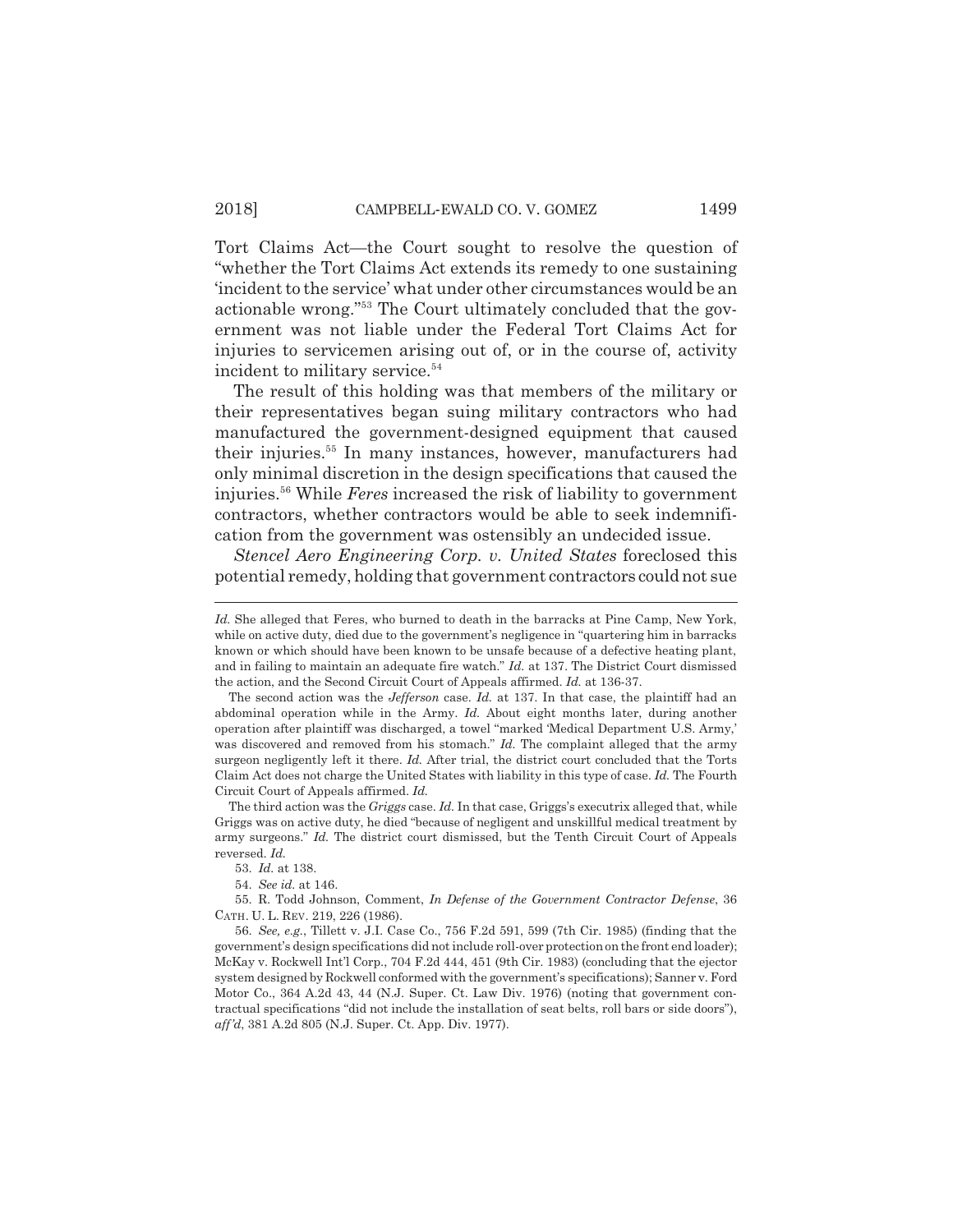the government to recover for damages the contractor had paid to injured military servicemen.<sup>57</sup> Notably, this holding barred government contractors from recovering even when the contractor manufactured the equipment causing the injuries in accordance with government specifications.58 The Court reasoned, "[T]he third-party indemnity action in this case is unavailable for essentially the same reasons that the direct action ... is barred by *Feres*."59 Moreover, the Court rested its analysis on the policy that it was improper to allow claims—either direct actions by injured servicemen or actions for indemnity by contractors to recover damages paid—when the trial would require second-guessing military decisions.<sup>60</sup> Thus, as one commentator noted, it seemed that "[t]he *Feres-Stencel* doctrine presented an insurmountable obstacle for government contractors."61

But the *Feres-Stencel* doctrine, although developed by the Supreme Court, did not doom government contractors in all products liability cases involving a military contract. In *Sanner v. Ford Motor Co.*, the New Jersey Superior Court, Appellate Division, just six months after the *Stencel* decision, affirmed a lower court's decision, which held that Ford could not be liable for any defect in a jeep manufactured for the military. $62$  This was because the defendant "had no discretion with respect to the installation of seatbelts and ... strictly adhered to the plans and specifications owned and provided by the Government."63 Importantly, the *Sanner* court recognized the need for derivative sovereign immunity in cases where the government contractor had manufactured a product in strict compliance with the federal government's specifications. $64$ 

Similarly, the Ninth Circuit laid the foundation of the modern government contractor defense just five years later, holding that the

<sup>57.</sup> *See* Stencel Aero Eng'g Corp. v. United States, 431 U.S. 666, 673-74 (1977).

<sup>58.</sup> Overly, *supra* note 48, at 946.

<sup>59.</sup> *Stencel Aero Eng'g Corp.*, 431 U.S. at 673.

<sup>60.</sup> *See id.*

<sup>61.</sup> Overly, *supra* note 48, at 947.

<sup>62. 381</sup> A.2d 805, 806 (N.J. Super. Ct. App. Div. 1977) (per curiam).

<sup>63.</sup> *Id.*

<sup>64.</sup> *See* Sanner v. Ford Motor Co., 364 A.2d 43, 47 (N.J. Super. Ct. Law Div. 1976) ("A manufacturer is bound to comply with plans and specifications provided to it by the Government in the production of military equipment. If it does it is insulated from liability."), *aff'd*, 381 A.2d 805 (N.J. Super. Ct. App. Div. 1977).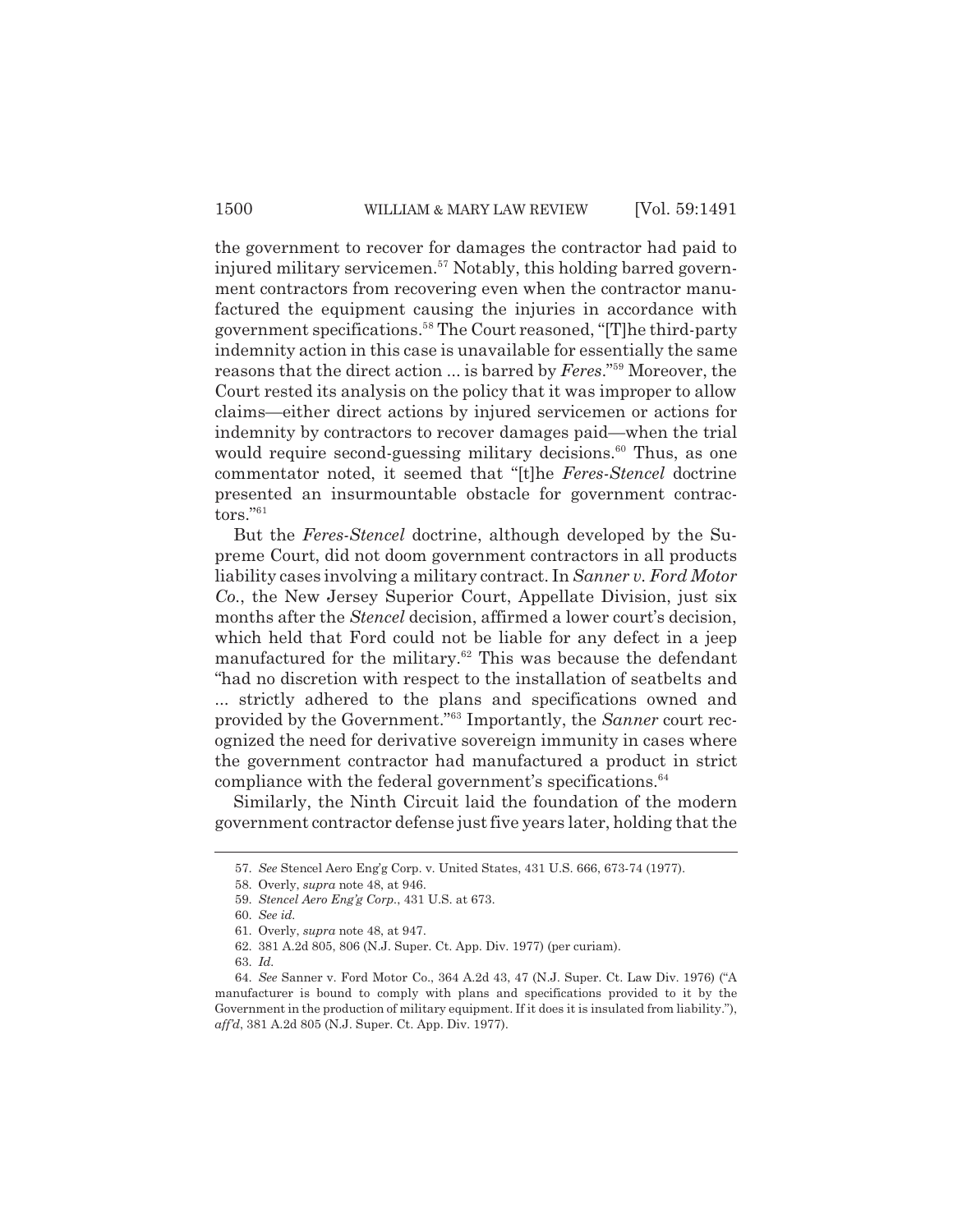contractor was not liable for damages in cases in which the United States reviewed and approved a detailed set of specifications, and the contractor complied with the specifications.<sup>65</sup> The Ninth Circuit justified its ruling in *McKay v. Rockwell International Corp.* by adhering to the logic of the *Feres-Stencel* doctrine.<sup>66</sup> First, it reasoned that holding the manufacturer liable in government contractor cases when the manufacturer adhered to precise standards set by the government would undermine one of the purposes of sovereign immunity itself because "military suppliers, despite the government's immunity, would pass the cost of accidents off to the United States through cost overrun provisions in equipment contracts, through reflecting the price of liability insurance in the contracts, or through higher prices in later equipment sales."67 Second, the court reasoned that holding "military suppliers liable for defective designs where the United States set or approved the design specifications would thrust the judiciary into the making of military decisions."68 This would have directly contradicted *Stencel*, which prohibited anyone—let alone courts—from second-guessing military decisions.<sup>69</sup>

Finally, the Ninth Circuit underscored the importance of the government contractor defense in the military context.70 Rather than risk discouraging collaboration between contractors and the government, the court stated that the "defense provides incentives for suppliers of military equipment to work closely with and to consult the military authorities in the development and testing of equipment."71 The Ninth Circuit's public policy rationale was to promote precision of design for military equipment that would otherwise not be achievable in the absence of the government contractor defense.72

Several years later, the Supreme Court weighed in on the issue again, deciding under what circumstances "a contractor providing

<sup>65.</sup> *See* McKay v. Rockwell Int'l Corp., 704 F.2d 444, 450-51 (9th Cir. 1983).

<sup>66.</sup> *Id.* at 449.

<sup>67.</sup> *Id.*

<sup>68.</sup> *Id.*

<sup>69.</sup> *See* Stencel Aero Eng'g Corp. v. United States, 431 U.S. 666, 673 (1977).

<sup>70.</sup> *See McKay*, 704 F.2d at 450.

<sup>71.</sup> *Id.*

<sup>72.</sup> *See id.*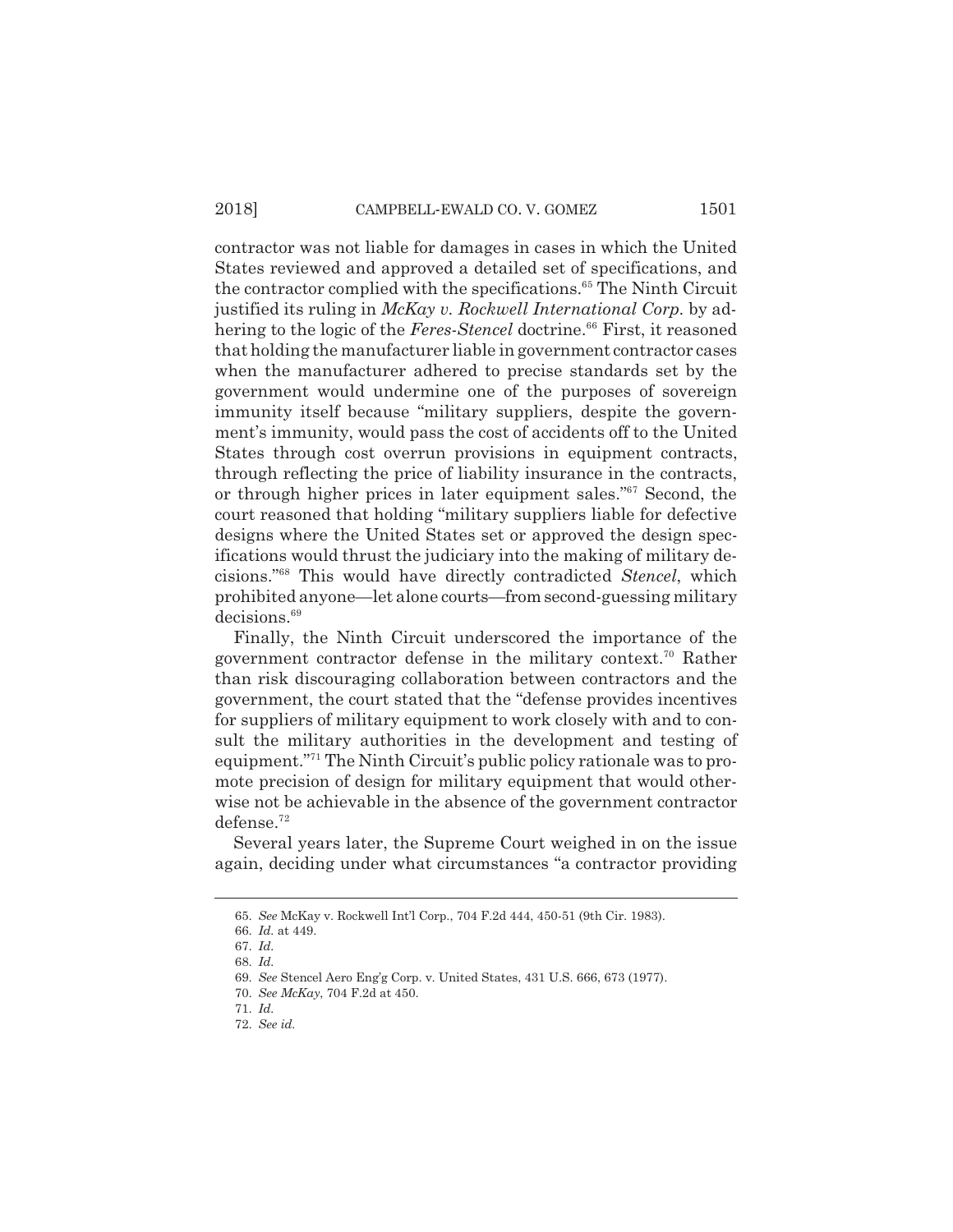military equipment to the Federal Government can be held liable under state tort law for injury caused by a design defect."73 On appeal to the Supreme Court, Boyle's chief contention was that there was "no justification ... for shielding Government contractors from liability for design defects in military equipment."74 Justice Antonin Scalia, writing for a five-to-four majority, disagreed.<sup>75</sup> The Court held that liability of independent contractors performing work for the federal government is an area of uniquely federal concern, despite the absence of legislation specifically immunizing a government contractor from liability for design defects.<sup>76</sup> As such, the Court held that state tort law must yield to the federal concern so that the manufacturer can avoid liability because "imposition of liability on Government contractors will directly affect the terms of Government contracts: either the contractor will decline to manufacture the design specified by the Government, or it will raise its price. Either way, the interests of the United States will be directly affected."77 To determine when displacement of state law will occur, Justice Scalia adopted the Ninth Circuit's test from *McKay*, holding that liability for design defects in military equipment cannot be imposed "when (1) the United States approved reasonably precise specifications; (2) the equipment conformed to those specifications; and (3) the supplier warned the United States about the dangers in the use of the equipment that were known to the supplier but not to the United States."78

The Court's holding reflected that the federal government has a paramount interest in the military procurement process.79 Indeed, "[f]ew, if any, other contracts rival the interest of the federal government in military procurement."<sup>80</sup> Similar to performance contracts, the federal government must also rely on civilian contractors

<sup>73.</sup> Boyle v. United Techs. Corp., 487 U.S. 500, 502 (1988).

<sup>74.</sup> *Id.* at 503.

<sup>75.</sup> *Id.* at 504.

<sup>76.</sup> *Id.* at 504-06.

<sup>77.</sup> *Id.* at 507.

<sup>78.</sup> *Id.* at 512.

<sup>79.</sup> *Id.* at 506 ("[I]t is plain that the Federal Government's interest in the procurement of equipment is implicated by suits such as the present one—even though the dispute is one between private parties.").

<sup>80.</sup> *See* John R. Secrest & Scott R. Torpey, *U.S. Supreme Court Adopts and Expands the Government Contractor Defense*, 68 MICH. B.J. 132, 133 (1989).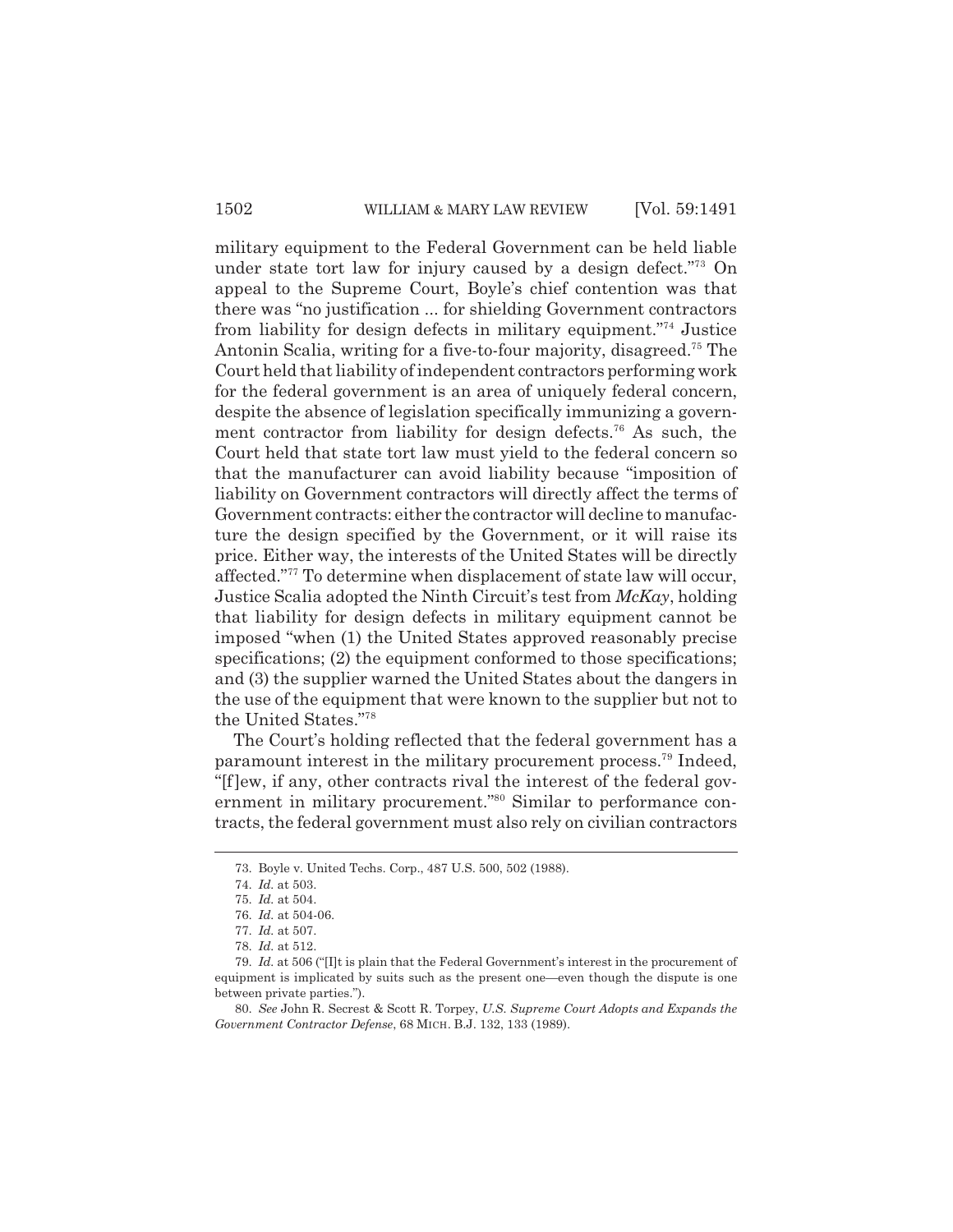to design or manufacture military products. $81$  Thus, the Court reasoned that the federal government's reliance on nongovernment entities in the military procurement area in particular justified extending the doctrine of derivative sovereign immunity and the government contractor defense to civilian procurement contractors to mirror the treatment of civilian performance contracts.<sup>82</sup>

#### *C. Derivative Sovereign Immunity's Expansion to § 1983 Cases*

Beyond public works contracts and military defense contracts, the doctrine of derivative sovereign immunity has also played a role in § 1983 cases, civil actions for deprivation of civil rights, which cannot be brought against the state or federal government.<sup>83</sup> The question of derivative sovereign immunity is pivotal in § 1983 cases in which a litigant brings an action against a private actor contracted by the state, because the statute holds liable any private person who, "under color of any statute, ordinance, regulation, custom, or usage, ... subjects, or causes to be subjected, any citizen of the United States ... to the deprivation of any rights, privileges, or immunities secured by the Constitution and laws."84 Thus, if derivative sovereign immunity extends to the private contractor, the contractor will be immune from liability under the statute.<sup>85</sup> Notably, the expansion of the doctrine of derivative sovereign immunity to include § 1983 cases is critical to this Note's analysis of *Campbell-Ewald*, as these cases involve contractors who provide services rather than merely manufactured goods.

Two cases illustrate how the Supreme Court has shifted its jurisprudence from withholding immunity from private actors to

<sup>81.</sup> *See id.*

<sup>82.</sup> *Boyle*, 487 U.S. at 506 ("The federal interest justifying this holding surely exists as much in procurement contracts as in performance contracts; we see no basis for a distinction."); *see* Secrest & Torpey, *supra* note 80, at 133.

<sup>83. 42</sup> U.S.C. § 1983 (2012); *see* Will v. Mich. Dep't of State Police, 491 U.S. 58, 66 (1989) ("Section 1983 provides a federal forum to remedy many deprivations of civil liberties, but it does not provide a federal forum for litigants who seek a remedy against a State for alleged deprivations of civil liberties. The Eleventh Amendment bars such suits unless the State has waived its immunity, or unless Congress has exercised its undoubted power under § 5 of the Fourteenth Amendment to override that immunity." (citation omitted)).

<sup>84. 42</sup> U.S.C. § 1983.

<sup>85.</sup> *See Will*, 491 U.S. at 66.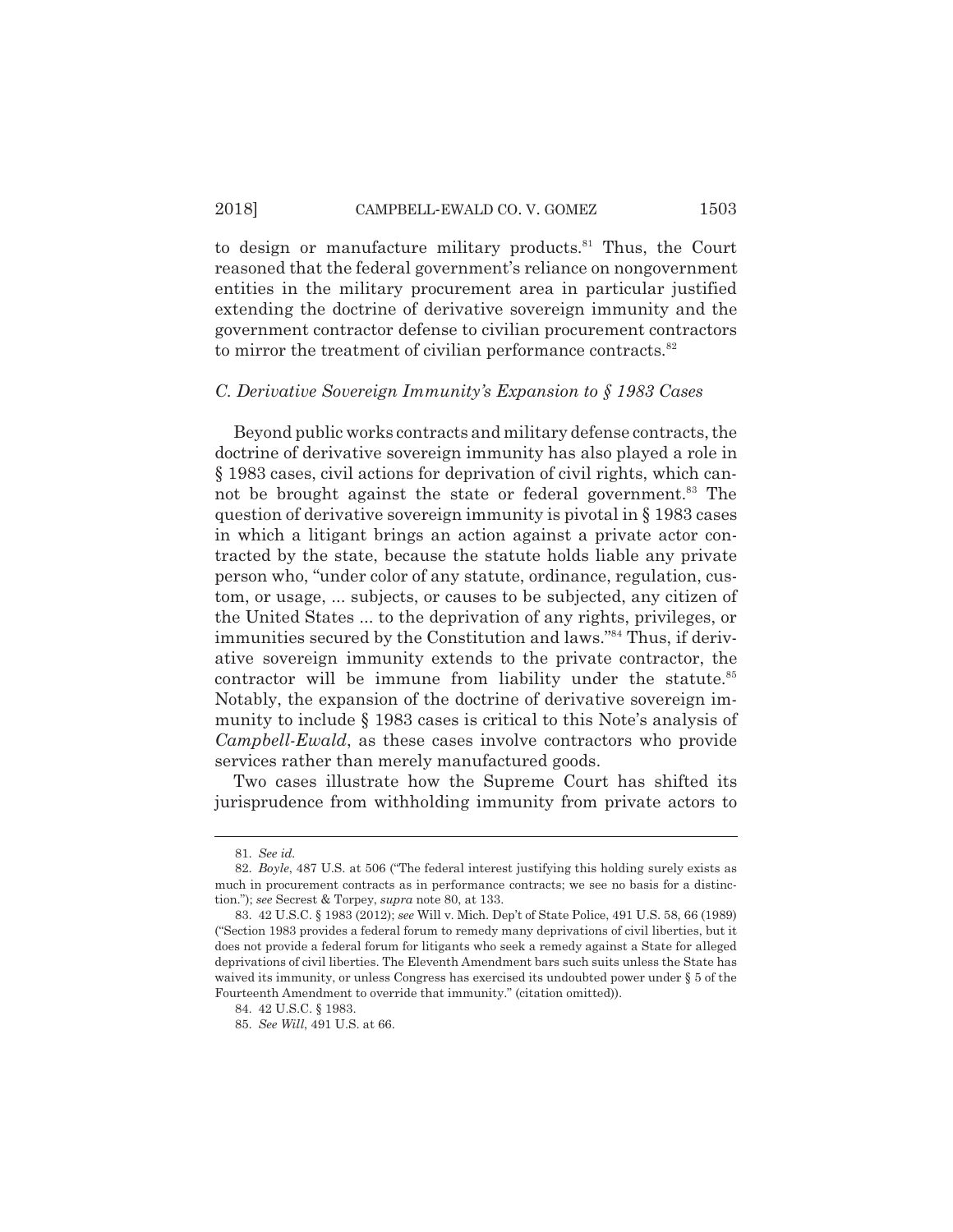extending it to those performing a traditionally public function in § 1983 cases. In 1997, the Court, in a five-to-four decision, held that prison guards who are employees of a private prison management firm are not entitled to qualified immunity from suit by prisoners charging a violation of § 1983, because history does not reveal a firmly rooted tradition of immunity applicable to privately employed prison guards, and the immunity doctrine's purposes do not warrant immunity for private prison guards.<sup>86</sup> The Court reasoned that history does not support the claim of derivative sovereign immunity because "correctional facilities have never been exclusively public<sup>"87</sup> and there was "no conclusive evidence of a historical tradition of immunity for private parties carrying out these functions."88

The Court, however, reversed course in 2012, when Chief Justice John Roberts, writing for the majority, held that an attorney who was retained by a city to assist in investigating a firefighter's potential wrongdoing was entitled to the protection of the sovereign's immunity in a firefighter's § 1983 claim, even though the attorney was not a permanent, full-time employee of the city.<sup>89</sup> The Court stated that the attorney, who was performing the same work as government employees, was entitled to seek protection of qualified immunity because the common law drew no distinction between government employees and others working on behalf of the government.<sup>90</sup>

The Court underscored that one of the reasons for extending sovereign immunity to an attorney hired to work part-time for the city was "to avoid 'unwarranted timidity' in performance of public duties, ensuring that talented candidates are not deterred from public service, and preventing the harmful distractions from carrying out the work of government that can often accompany damages suits."<sup>91</sup> By affording immunity to private individuals who work on behalf of the government, the Court attempted to ensure that talented individuals or firms are not deterred from working on

<sup>86.</sup> Richardson v. McKnight, 521 U.S. 399, 412 (1997).

<sup>87.</sup> *Id.* at 405.

<sup>88.</sup> *Id.* at 407. 89. Filarsky v. Delia, 566 U.S. 377, 393-94 (2012).

<sup>90.</sup> *Id.*

<sup>91.</sup> *Id.* at 389-90 (quoting *Richardson*, 521 U.S. at 409-11).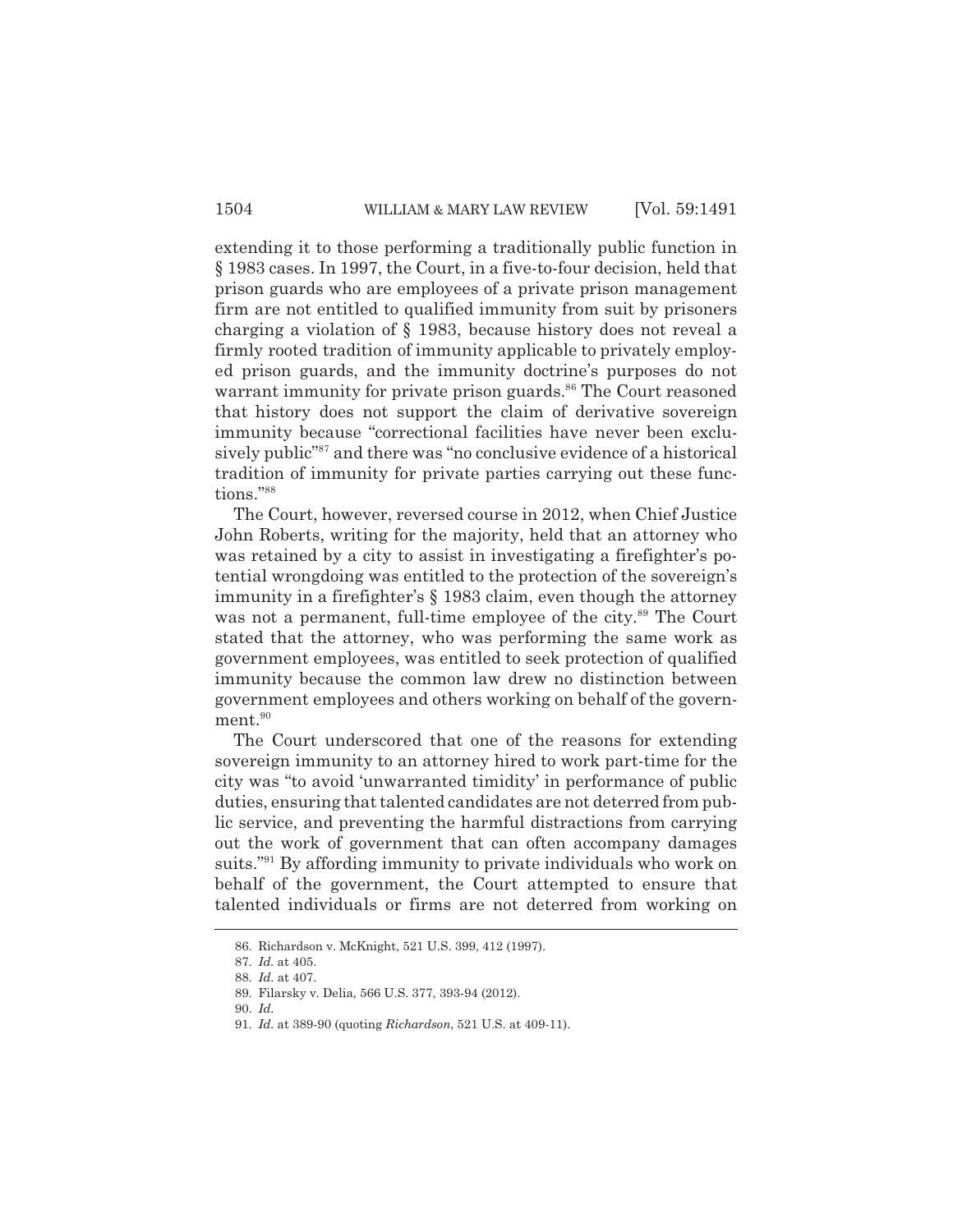behalf of the government for fear of private suit.<sup>92</sup> Moreover, the Court recognized the need to protect private individuals working in close coordination with public employees, who might be immune from liability.93 While immunity would protect public employees, private individuals or firms working alongside government employees "could be left holding the bag—facing full liability for actions taken in conjunction with government employees."94 The need to protect private individuals in these circumstances is obvious, the Court said, because "any private individual with a choice might think twice before accepting a government assignment."95

Thus, as recently as 2012, the Court has demonstrated its commitment—through its jurisprudence in the public works, products liability, and § 1983 contexts—to extending the doctrine of derivative sovereign immunity to private individuals and firms to protect those individuals from liability from which government employees are immune. The Court did so in order to ensure performance of government duties free from distractions and to incentivize the most qualified parties to work for the government.<sup>96</sup> Diminishing the doctrine of derivative sovereign immunity disserves the public interest by exposing private firms and individuals to liability when working with the government and incentivizes them to avoid government contract work altogether.<sup>97</sup> For "uncertain immunity is little better than no immunity at all."98

<sup>92.</sup> *Id.*

<sup>93.</sup> *See id.* at 391.

<sup>94.</sup> *Id.*

<sup>95.</sup> *Id.*; *see also* Frank H. Stoy, Comment, *Should Outside Counsel Be Left out in the Cold? An Examination of Opposing Standards Regarding Qualified Immunity:* Delia v. City of Rialto *and* Cullinan v. Abramson, 50 DUQ. L. REV. 645, 657 (2012) ("Specifically, the Court granted qualified immunity to outside counsel, because to decide otherwise would not only be contrary to the purpose of qualified immunity, but it would also have a negative practical impact on the way in which public sector lawyers represent their clients.").

<sup>96.</sup> *Filarsky*, 566 U.S. at 389-90.

<sup>97.</sup> *Id.*

<sup>98.</sup> *Id.* at 392.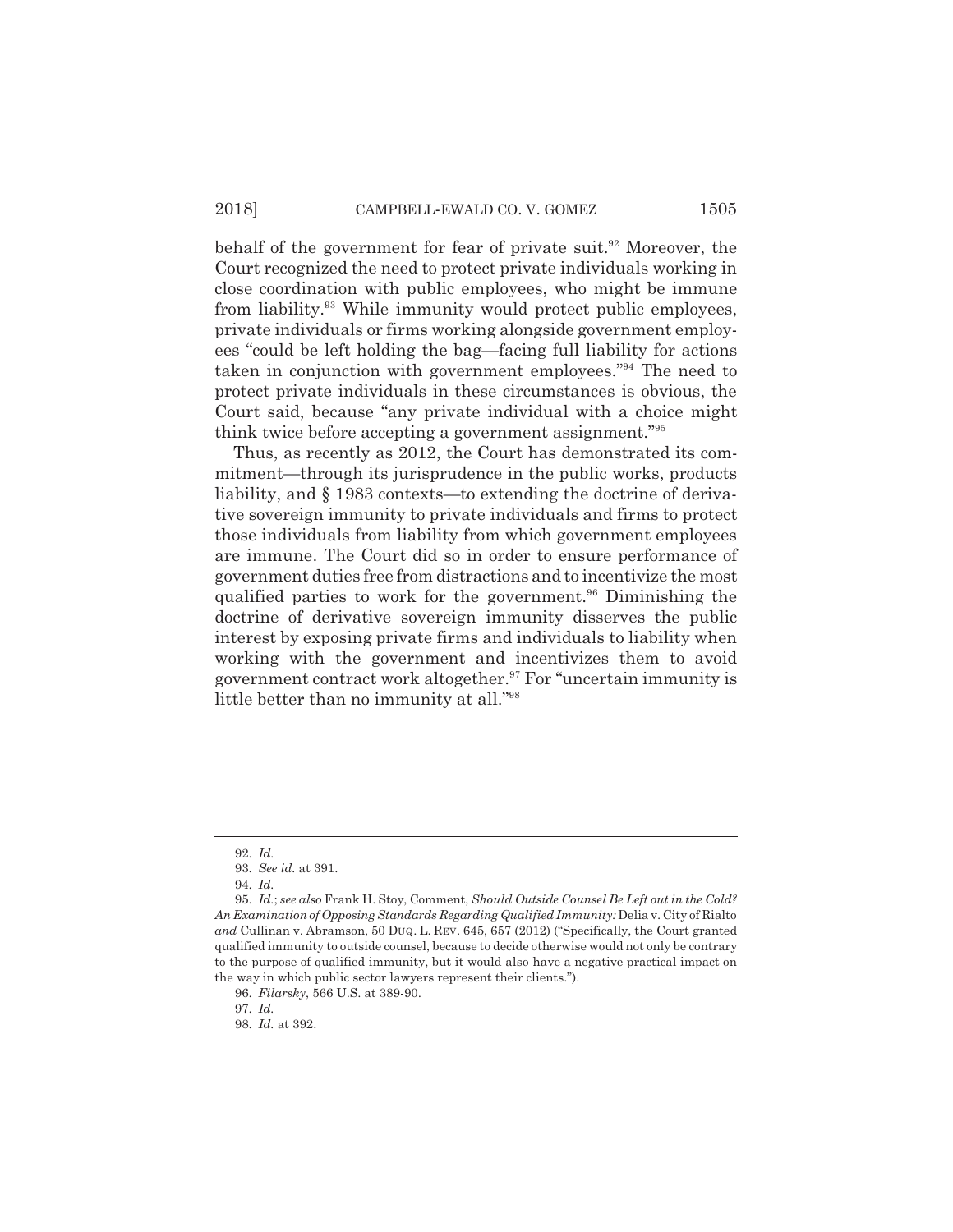# II. *CAMPBELL-EWALD CO. V. GOMEZ* AND DERIVATIVE SOVEREIGN IMMUNITY'S IMPORTANCE

This Part analyzes the *Campbell-Ewald* holding in light of Part I. This Part focuses on why the Court's holding is inconsistent with its jurisprudence and why the rule from *Campbell-Ewald* will prove to be an unworkable standard for courts to apply. Moreover, this Part discusses the uncertainty this ruling will likely create for private entities that contract with the government.

Derivative sovereign immunity case law illustrates that the availability of derivative sovereign immunity to private individuals and firms working for the government is important in several respects.<sup>99</sup> As Chief Justice Roberts noted in *Filarsky v. Delia*, exposing private individuals and firms to liability while sovereign immunity shields their public employee counterparts with whom they are working offends logic and equitable principles; moreover, it discourages the private sector from contracting with the government to serve the public's needs.100 Furthermore, derivative sovereign immunity also indirectly protects the government—the very purpose of sovereign immunity in the first place—because imposing liability on government contractors will alter the terms of future contracts between the government and private firms or individuals because contractors either will raise prices or will decline to work for the government altogether.<sup>101</sup> Thus, any threat to the doctrine of derivative sovereign immunity could have far-reaching consequences on the government's ability to procure the goods or services it needs at a price feasible to the public.<sup>102</sup> The Supreme Court's holding in *Campbell-Ewald* threatens to diminish the important safeguards provided by the doctrine of derivative sovereign immunity, as it reverses the Court's trend of expanding the scope of derivative sovereign immunity.<sup>103</sup>

<sup>99.</sup> *See, e.g.*, *id.* at 389-90.

<sup>100.</sup> *See id.* at 391.

<sup>101.</sup> *See* Boyle v. United Techs. Corp., 487 U.S. 500, 507 (1988).

<sup>102.</sup> *See id.*

<sup>103.</sup> *See supra* Part I.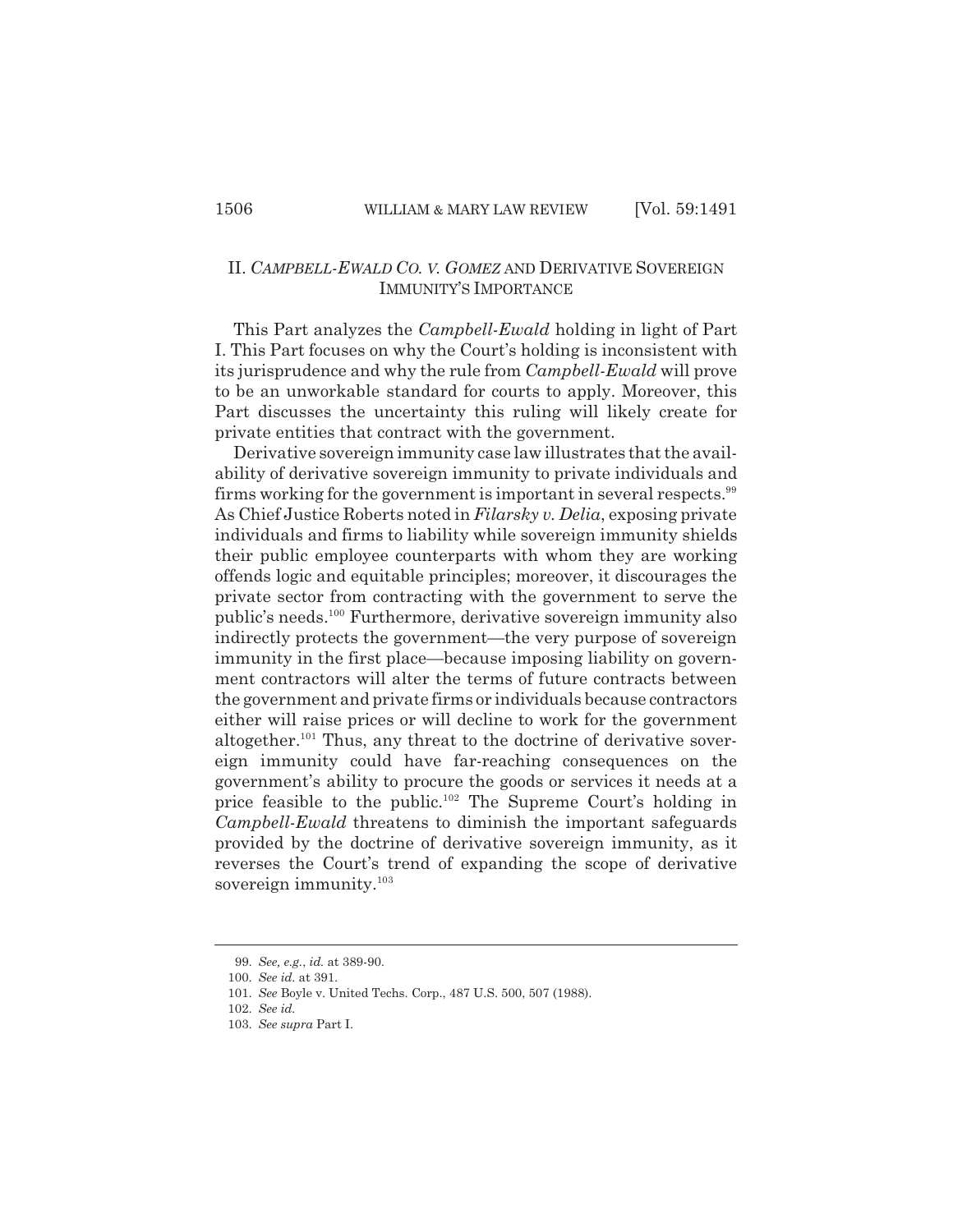At the outset, it is important to note a self-inflicted limitation of the Court's holding: it only applies when a contractor faces liability for violating federal law.104 Thus, courts should interpret *Campbell-Ewald* as leaving undisturbed the Court's holding in *Boyle*, in which Justice Scalia held that displacement of state law is appropriate when the state law conflicts with uniquely federal interests, such as when the government contracts with private individuals or firms to procure goods or services.105 Instead, the *Campbell-Ewald* Court, without enumerating a reason, narrowly held that derivative sovereign immunity does not protect contractors from liability "[w]hen a contractor violates both federal law and the Government's explicit instructions."106

In its brief rejection of Campbell-Ewald's derivative sovereign immunity defense, the Court surprisingly asserted that derivative sovereign immunity, while it ostensibly insulates private parties from liability, does not necessarily bestow on a private firm or individual "the Government's embracive immunity."107 But this statement directly contradicts the Chief Justice's conclusion not even four years before, namely that, "uncertain immunity is little better than no immunity at all."108

The *Campbell-Ewald* Court cited *Filarsky*, but failed to distinguish this case on any substantive grounds.109 Instead, the Court only pointed out that *Filarsky* was a § 1983 case involving "qualified immunity," while the instant case involved complete immunity. $^{110}$ But this is a distinction without difference for the derivative sovereign immunity analysis because the rationale of *Filarsky* was that the common law did not distinguish between how to treat fulltime government employees on the one hand and private firms or

<sup>104.</sup> *See* Campbell-Ewald Co. v. Gomez, 136 S. Ct. 663, 672 (2016) ("When a contractor violates ... federal law ... no 'derivative immunity' shields the contractor from suit by persons adversely affected by the violation.").

<sup>105.</sup> *See Boyle*, 487 U.S. at 507-08.

<sup>106.</sup> *Campbell-Ewald Co.*, 136 S. Ct. at 672.

<sup>107.</sup> *Id.* ("Campbell asserts 'derivative sovereign immunity,' but can offer no authority for the notion that private persons performing Government work acquire the Government's embracive immunity." (citation omitted)).

<sup>108.</sup> Filarsky v. Delia, 566 U.S. 377, 392 (2012).

<sup>109.</sup> *Campbell-Ewald Co.*, 136 S. Ct. at 673.

<sup>110.</sup> *See id.*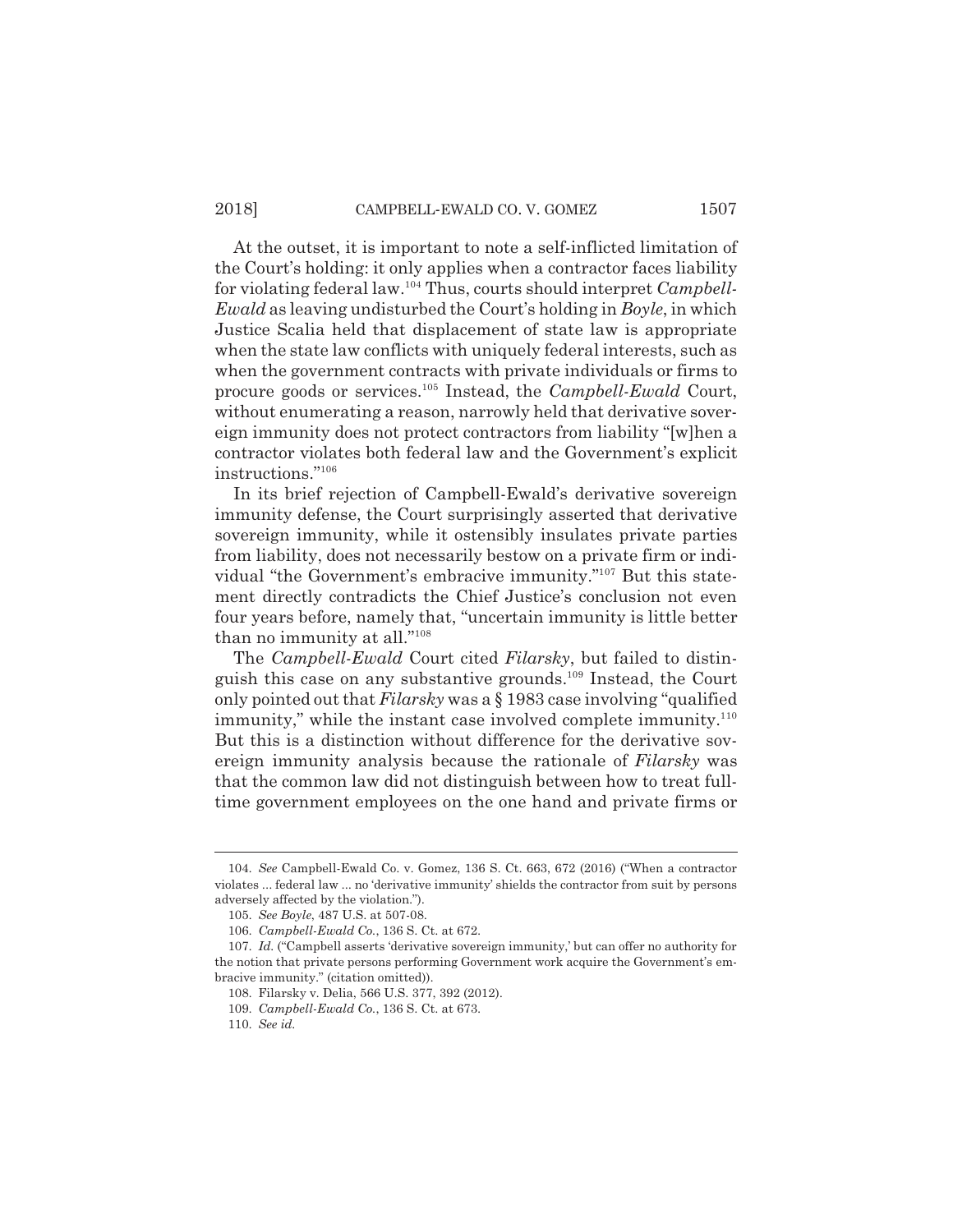individuals working on behalf of the government on the other. $111$ Thus, whether government employees are entitled to full or only qualified immunity is of no moment because the doctrine of derivative sovereign immunity focuses only on extending to private individuals and firms working for the government the same protections afforded to public employees. $112$ 

The Court also attempted to distinguish *Yearsley* from the present case on the ground that there was no liability in *Yearsley* because the contractor had performed its work as the government had directed.113 Thus, the Court implied that Campbell-Ewald was subject to liability because it had either exceeded its authority or had not received validly conferred authority in the first place.<sup>114</sup> But the facts of the case, as recorded by the district court, require the opposite conclusion, namely, (1) that the Navy validly conferred upon Campbell-Ewald the authority to contract with MindMatics to identify potential Navy recruits and to send the Navy-approved text message; and (2) that at no point did Campbell-Ewald exceed the authority granted to it by the Navy.<sup>115</sup>

In the alternative, the Court suggested that Campbell-Ewald was vicariously liable for the text messages sent to individuals who had not opted in, even though MindMatics—and not Campbell-Ewald sent the messages because "there is vicarious liability for TCPA violations."116 The Court pointed out that the Navy had contracted

<sup>111.</sup> *Filarsky*, 566 U.S. at 393-94 ("Though not a public employee, Filarsky was retained by the City to assist in conducting an official investigation into potential wrongdoing. There is no dispute that government employees performing such work are entitled to seek the protection of qualified immunity. The Court of Appeals rejected Filarsky's claim to the protection accorded Wells, Bekker, and Peel solely because he was not a permanent, full-time employee of the City. The common law, however, did not draw such distinctions.").

<sup>112.</sup> *See id.* at 392-94.

<sup>113.</sup> *Campbell-Ewald Co.*, 136 S. Ct. at 673; *see also* Yearsley v. W.A. Ross Constr. Co., 309 U.S. 18, 20-21 (1940).

<sup>114.</sup> *Campbell-Ewald Co.*, 136 S. Ct. at 673 ("The Court contrasted with *Yearsley* cases in which a Government agent had 'exceeded his authority' or the authority 'was not validly conferred'; in those circumstances, the Court said, the agent could be held liable for conduct causing injury to another.").

<sup>115.</sup> *See* Gomez v. Campbell-Ewald Co., No. CV 10-02007 DMG (CWx), 2013 WL 655237, at \*2 (C.D. Cal. Feb. 22, 2013) (explaining that the Navy authorized and approved the text message campaign proposed by MindMatics), *vacated*, 768 F.3d 871 (9th Cir. 2014), *aff'd*, 136 S. Ct. 663 (2016).

<sup>116.</sup> *Campbell-Ewald Co.*, 136 S. Ct. at 674; *see also In re* Joint Petition Filed by Dish Network, LLC, 28 FCC Rcd. 6574, 6582 (2013) ("Our rules have long drawn a distinction between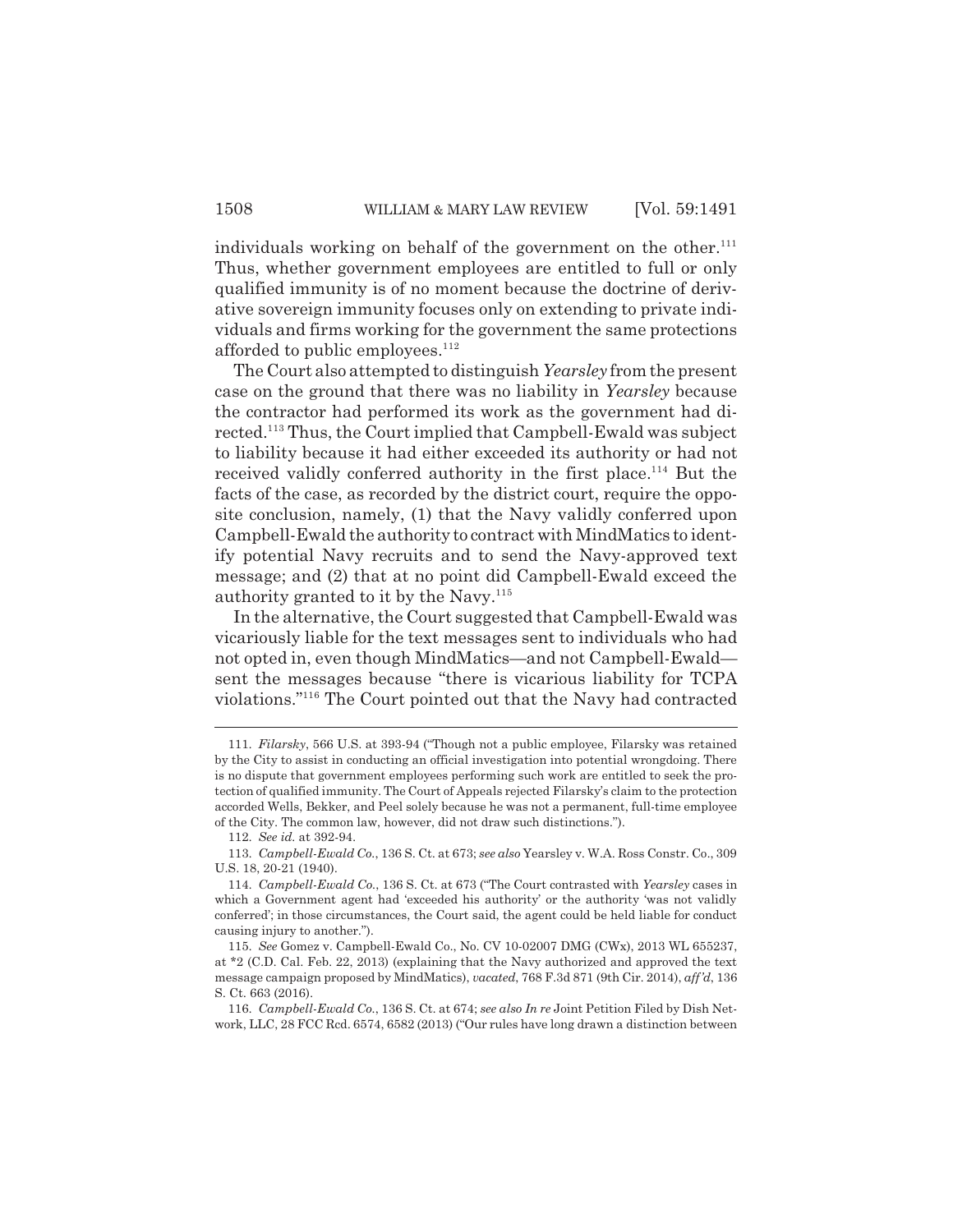with Campbell-Ewald and relied on its expertise to send text messages using an opt-in list so as not to violate any local or federal laws.117 The Court then suddenly concluded, "In short, the current record reveals no basis for arguing that Gomez's right to remain message-free was in doubt or that Campbell complied with the Navy's instructions."118 While Gomez certainly had a right to avoid the Navy's recruitment text message, Campbell-Ewald did exactly what the Navy instructed it to do, even if the result happened to violate federal law.<sup>119</sup>

The Navy closely collaborated with Campbell-Ewald on the May 2006 recruitment text message campaign, providing both "oversight and approval."120 Moreover, the Navy "reviewed, revised, and approved" the text message itself.<sup>121</sup> Indeed, the Navy approved every move made by Campbell-Ewald throughout the process, including the decision to rely on MindMatics to identify an opt-in list of potential Navy recruits and subsequently send the messages.<sup>122</sup> Much like in *Filarsky*, where the private attorney worked in close coordination with public officials,<sup>123</sup> the Navy and Campbell-Ewald worked harmoniously as they planned the Navy's text message recruitment campaign. $124$  Thus, the Navy, as much as Campbell-Ewald, was responsible for Gomez receiving a text message in error, because both the Navy and Campbell-Ewald had jointly decided to rely on MindMatics to send the text messages to individuals on an opt-in list.125 *Filarsky* and the way in which the doctrine of derivative sovereign immunity has developed indicate that Campbell-Ewald should enjoy the same immunity available to the Navy.126

the telemarketer who initiates a call and the seller on whose behalf a call is made. In accordance with those rules, as we explain below, we clarify that a seller is not directly liable for a violation of the TCPA unless it initiates a call, but may be held vicariously liable under federal common law agency principles for a TCPA violation by a third-party telemarketer.").

<sup>117.</sup> *Campbell-Ewald Co.*, 136 S. Ct. at 673-74.

<sup>118.</sup> *Id.* at 674.

<sup>119.</sup> *See id.* at 673-74.

<sup>120.</sup> *Gomez*, 2013 WL 655237, at \*2.

<sup>121.</sup> *Id.*

<sup>122.</sup> *Id.*

<sup>123.</sup> *See* Filarsky v. Delia, 566 U.S. 377, 393-94 (2012).

<sup>124.</sup> *Gomez*, 2013 WL 655237, at \*2.

<sup>125.</sup> *Id.*

<sup>126.</sup> *See supra* Part I; *see also, e.g.*, Boyle v. United Techs. Corp., 487 U.S. 500, 506 (1988); Stencel Aero Eng'g Corp. v. United States, 431 U.S. 666, 673-74 (1977); Feres v. United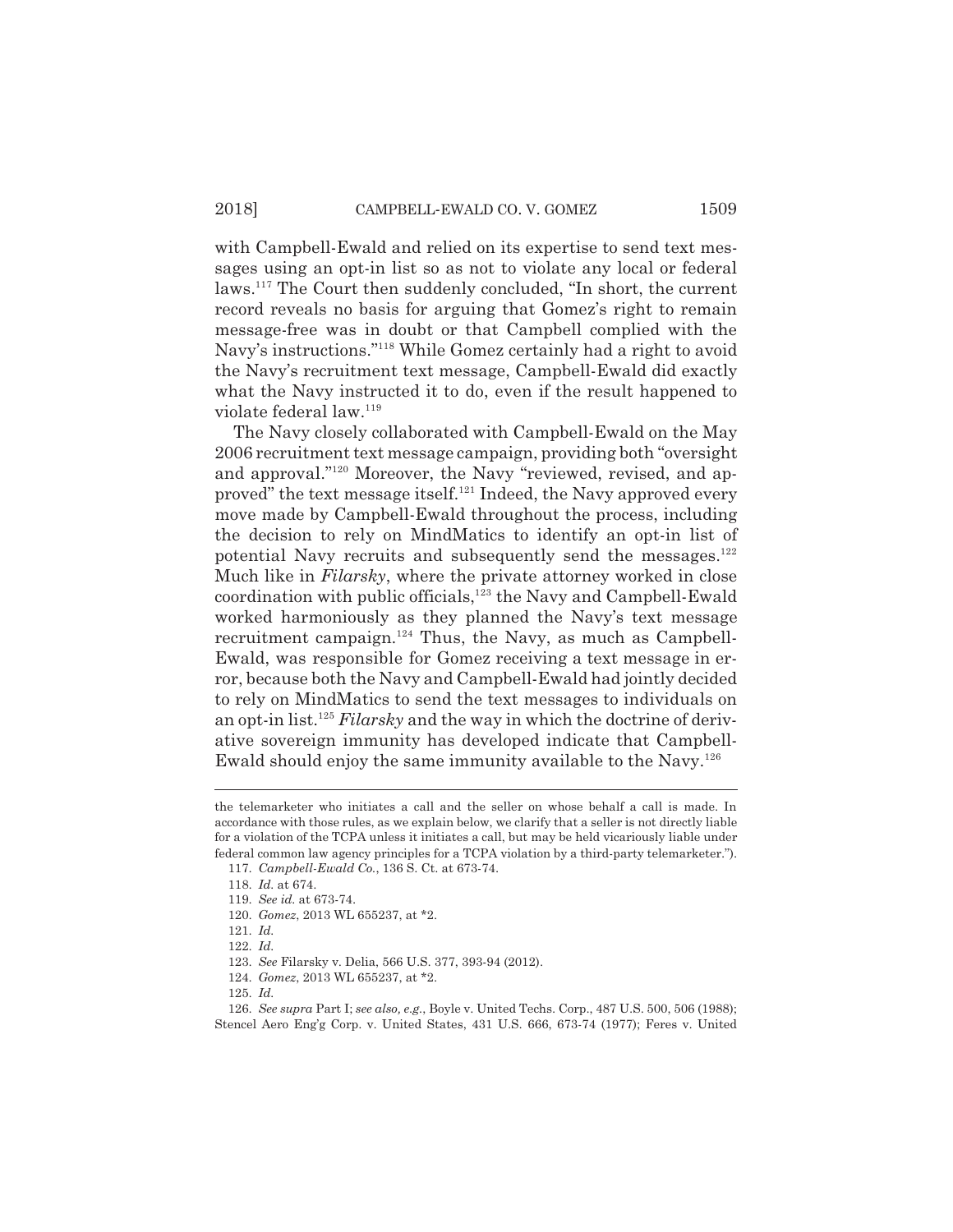While the Court erred in its judgment, its more detrimental misstep was to announce a new rule of derivative sovereign immunity that contradicts the Court's precedent and will likely prove to be an unworkable standard whenever a contractor violates federal law.127 According to the Court, a government contractor is not entitled to derivative sovereign immunity "[w]hen a contractor violates both federal law and the Government's explicit instructions."128 The first prong of the test is useful only in that it limits the Court's holding to scenarios that invoke federal—rather than state—law.129 Otherwise, it has no value. After all, contractors only benefit from the doctrine of derivative sovereign immunity when they have broken a law.130 On the other hand, the second element that ostensibly requires contractors not to deviate at all from the government's explicit instructions is much more problematic.<sup>131</sup>

For starters, did Campbell-Ewald fail to follow the government's explicit instructions? The Court says so, because the Navy authorized Campbell-Ewald to use MindMatics to send text messages to individuals on an opt-in list, and Gomez was not on the list.132 But how exactly did Campbell-Ewald fail to follow the government's instructions? Campbell-Ewald worked closely with the Navy, receiving approval at every stage in the development of the campaign, and relied on MindMatics only after the Navy said to do so.<sup>133</sup> In fact, Campbell-Ewald did not deviate from the Navy's explicit instructions by even one iota.<sup>134</sup>

Applying the logic from *Campbell-Ewald* to *Yearsley* underscores how the holding in *Campbell-Ewald* diminished the doctrine of derivative sovereign immunity and created uncertainty regarding the extent to which private firms and individuals may access the protections afforded to their governmental counterparts. In *Yearsley*, the plaintiffs, landowners along the Missouri River, sued W.A.

States, 340 U.S. 135, 142 (1950); Yearsley v. W.A. Ross Constr. Co., 309 U.S. 18, 20-21 (1940). 127. *See* Campbell-Ewald Co. v. Gomez, 136 S. Ct. 663, 672 (2016).

<sup>128.</sup> *Id.*

<sup>129.</sup> *See id.*

<sup>130.</sup> *See id.*

<sup>131.</sup> *See id.*

<sup>132.</sup> *Id.* at 673-74.

<sup>133.</sup> Gomez v. Campbell-Ewald Co., No. CV 10-02007 DMG (CWx), 2013 WL 655237, at \*2

<sup>(</sup>C.D. Cal. Feb. 22, 2013), *vacated*, 768 F.3d 871 (9th Cir. 2014), *aff'd*, 136 S. Ct. 663 (2016). 134. *See id.*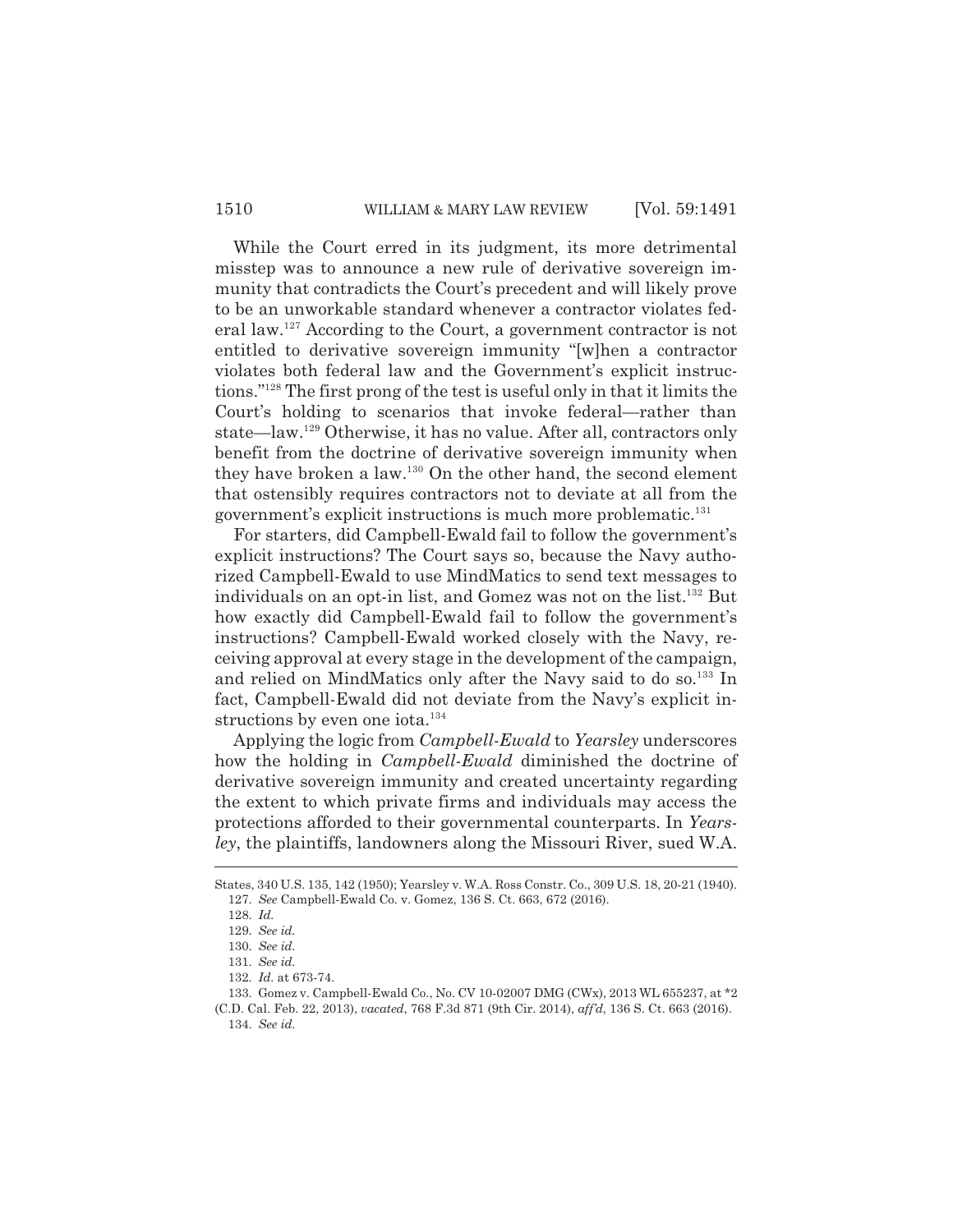Ross Construction Company, alleging that the company's construction of dikes along the river had resulted in the erosion of acres of  $farmland.<sup>135</sup>$ 

In that case, the issues were twofold: (1) whether the alleged erosion constituted a taking, and (2) whether the construction company, as a government contractor, could be held liable.<sup>136</sup> The Eighth Circuit acknowledged that the trial court determined that

[t]he evidence established that two dikes built in the river above, and one dike built opposite, [plaintiffs'] land had diverted the channel or the current of the river ... and that, as a result, the 'accretion land' of the plaintiffs to the extent of perhaps 95 acres had been eroded and carried away.<sup>137</sup>

Moreover, there was evidence that "in extending the dike opposite the plaintiffs' land ... the contractor ... accelerated the erosion of the plaintiffs' land."138

Nevertheless, the Eighth Circuit and the Supreme Court held that the government contractor was not liable because Congress had authority to confer upon the contractor the task of building dikes along the Missouri River and the contractor had not exceeded its authority.139 Notably, the *Yearsley* Court never considered whether the contractor violated the government's explicit instructions.140 Had it done so, the Court might have reached a different conclusion after evaluating whether the contractor had used the exact methods of construction prescribed by the government—if any were prescribed at all. But the *Yearsley* Court and others have not endeavored to determine whether a contractor inadvertently failed to follow precisely the government's explicit instructions because doing so actually discourages collaboration between the contractor and the government. $141$ 

<sup>135.</sup> W.A. Ross Constr. Co. v. Yearsley, 103 F.2d 589, 590-91 (8th Cir. 1939), *aff'd*, 309 U.S. 18 (1940).

<sup>136.</sup> *See id.* at 591.

<sup>137.</sup> *Id.*

<sup>138.</sup> *Id.*

<sup>139.</sup> *See* Yearsley v. W.A. Ross Constr. Co., 309 U.S. 18, 20-21 (1940).

<sup>140.</sup> *See id.*

<sup>141.</sup> *See* Boyle v. United Techs. Corp., 487 U.S. 500, 513 (1988) ("[I]t does not seem to us sound policy to penalize, and thus deter, active contractor participation in the design process,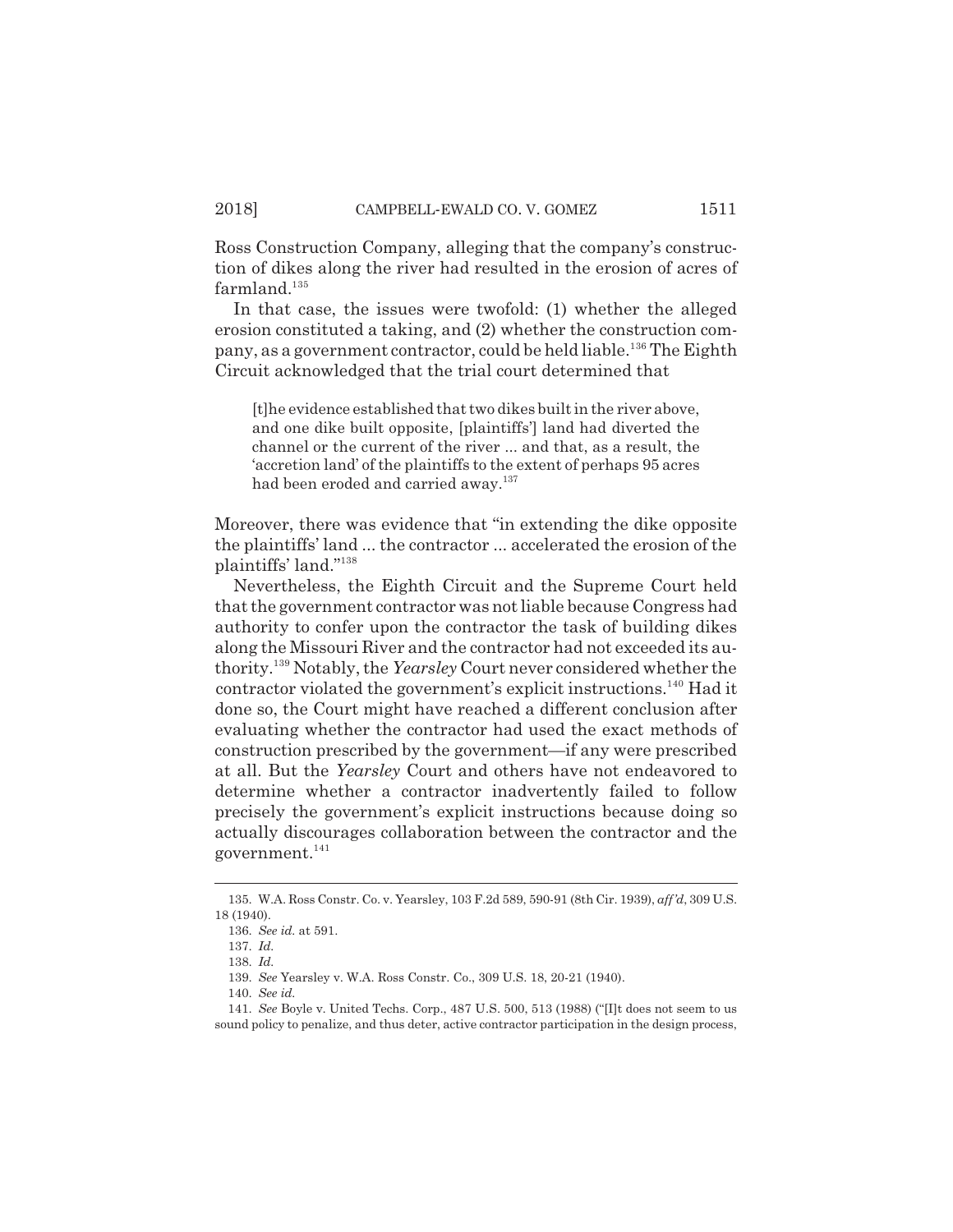The Court's new rule, which it incorrectly applied in *Campbell-Ewald* itself, has the potential to undermine the government's ability to work closely with contractors. Contractors might reasonably fear that they will face liability if they receive explicit instructions from the government and something goes wrong, even if the error was beyond the contractor's control, as it was in *Campbell-Ewald*. 142 As a result, the number of private individuals and firms willing to work for the government will likely shrink.<sup>143</sup> Moreover, the cost to the government of contracting work with private contractors will also increase.<sup>144</sup> This might be due not only to a smaller supply of contractors willing to work for the government but also the contractors' fear that collaborating too closely with the government will expose them to liability under *Campbell-Ewald*. 145

#### III. THE EXTERNAL COSTS OF *CAMPBELL-EWALD CO. V. GOMEZ*

This Part considers the unintended consequences of *Campbell-Ewald*'s holding. The first Section focuses on the potential increase in costs for outsourcing government projects as government contractors increase prices to offset the heightened risk of liability. This Section also argues normatively that there are public policy reasons for allowing the government as the consumer to avoid internalizing the risk of liability that might result from litigation. Moreover, this Section argues that these same public policy reasons underlie the doctrine of sovereign immunity and bolster the rationale for extending derivative sovereign immunity to government contractors.

The second Section discusses the potential decrease in quality of services and products available to the government, as the supply of potential independent contractors will shrink because many contractors will lack the risk appetite sufficient to take on the increased risk. This Section also argues that the reduction in the number of firms available to provide goods or services to the federal govern-

placing the contractor at risk unless it identifies all design defects.").

<sup>142.</sup> *See* Gomez v. Campbell-Ewald, Co., No. CV 10-02007 DMG (CWx), 2013 WL 655237, at \*2 (C.D. Cal. Feb. 22, 2013), *vacated*, 768 F.3d 871 (9th Cir. 2014), *aff'd*, 136 S. Ct. 663 (2016).

<sup>143.</sup> *See infra* Part III.A.

<sup>144.</sup> *See infra* Part III.A.

<sup>145.</sup> *See infra* Part III.A.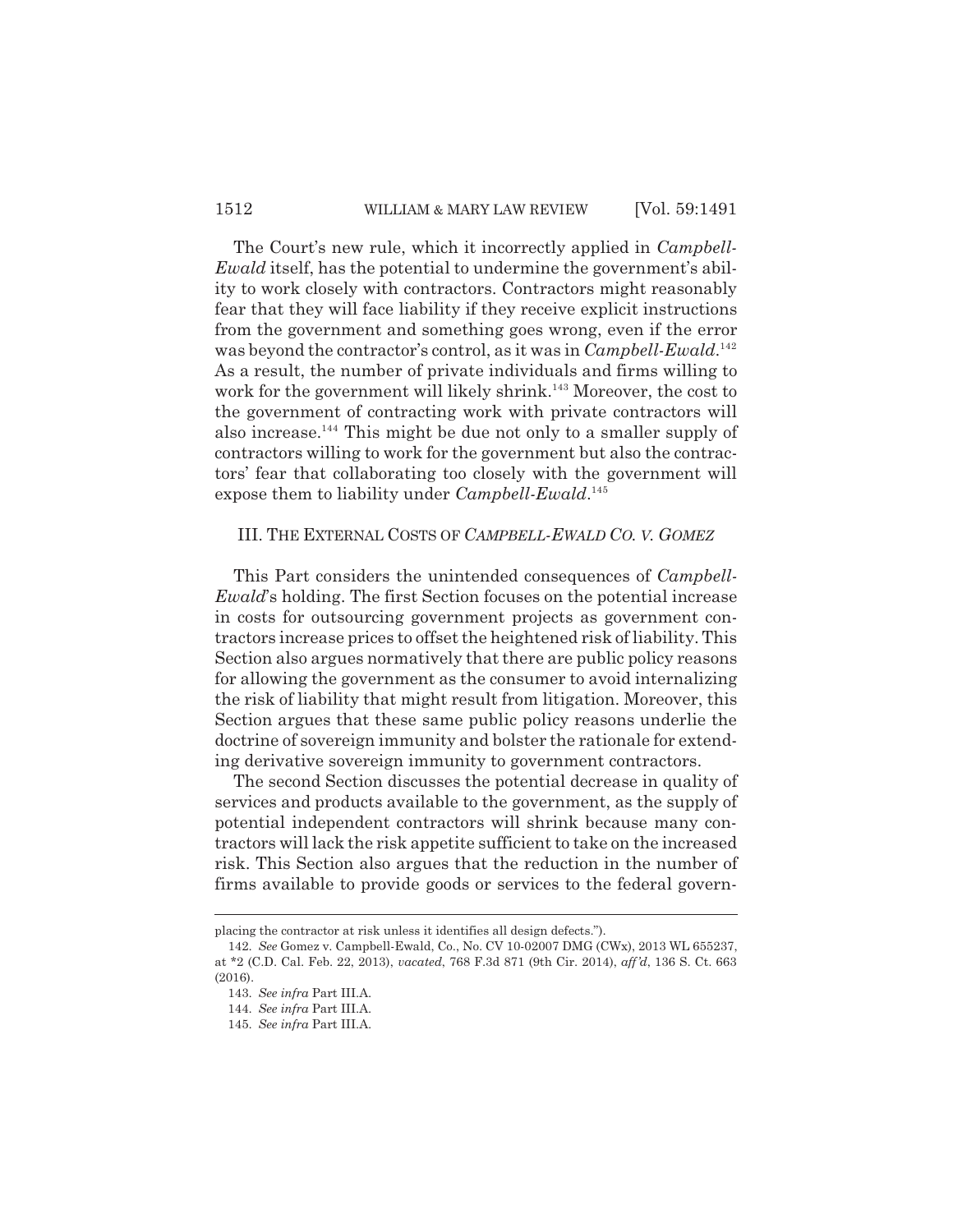ment is more problematic than a reduction in the number of firms selling goods and services to the private sector because the government has specialized needs, especially in the area of military defense, that do not compare to the demands of private individuals and firms.

#### *A. The Increased Costs of Independent Contractors*

The Court's holding in *Campbell-Ewald*, because it broke with the Court's well-established trend of expanding the scope of immunity available to government contractors, casts doubt upon whether the doctrine will prove sufficient to protect private individuals and firms who work for the government in the future.<sup>146</sup> This uncertainty translates to business risk for potential government contractors that the cost of doing business on behalf of the government will be higher than originally anticipated due to the threat of litigation  $costs$ <sup>147</sup> These private parties who still wish to perform work on behalf of the government will have to take steps to insulate themselves from the risk.148

Most likely, private firms or individuals will increase the price of the goods or services they provide to offset the added risk.<sup>149</sup> Notably, the price increase is not inefficient; instead, the increase merely makes the government internalize the social cost of doing business with a private firm or individual subject to liability by paying higher prices.150 However, this result is troubling from a normative perspective.

<sup>146.</sup> *See supra* Part II.

<sup>147.</sup> *Cf.* RICHARD JONES, SUPPLY IN A MARKET ECONOMY 44-45 (Charles Carter ed., 1976) (explaining that total cost of production of a good or service must consider both fixed and variable costs).

<sup>148.</sup> *Cf.* Boyle v. United Techs. Corp., 487 U.S. 500, 513 (1988) ("[I]t does not seem to us sound policy to penalize, and thus deter, active contractor participation in the design process, placing the contractor at risk unless it identifies all design defects.").

<sup>149.</sup> *See* Chester A. Nicholson, *Agent Orange Products Liability Litigation*, 24 A.F. L. REV. 97, 105 (1984) ("[T]he contractor defense makes sense because in its absence contractors would ... raise prices to cover the added risks.").

<sup>150.</sup> *See* R.H. COASE, THE FIRM THE MARKET AND THE LAW 97 (1988) (explaining that a market is efficient when the liable business "has to pay for all damage caused and the pricing system works smoothly" to reflect those costs).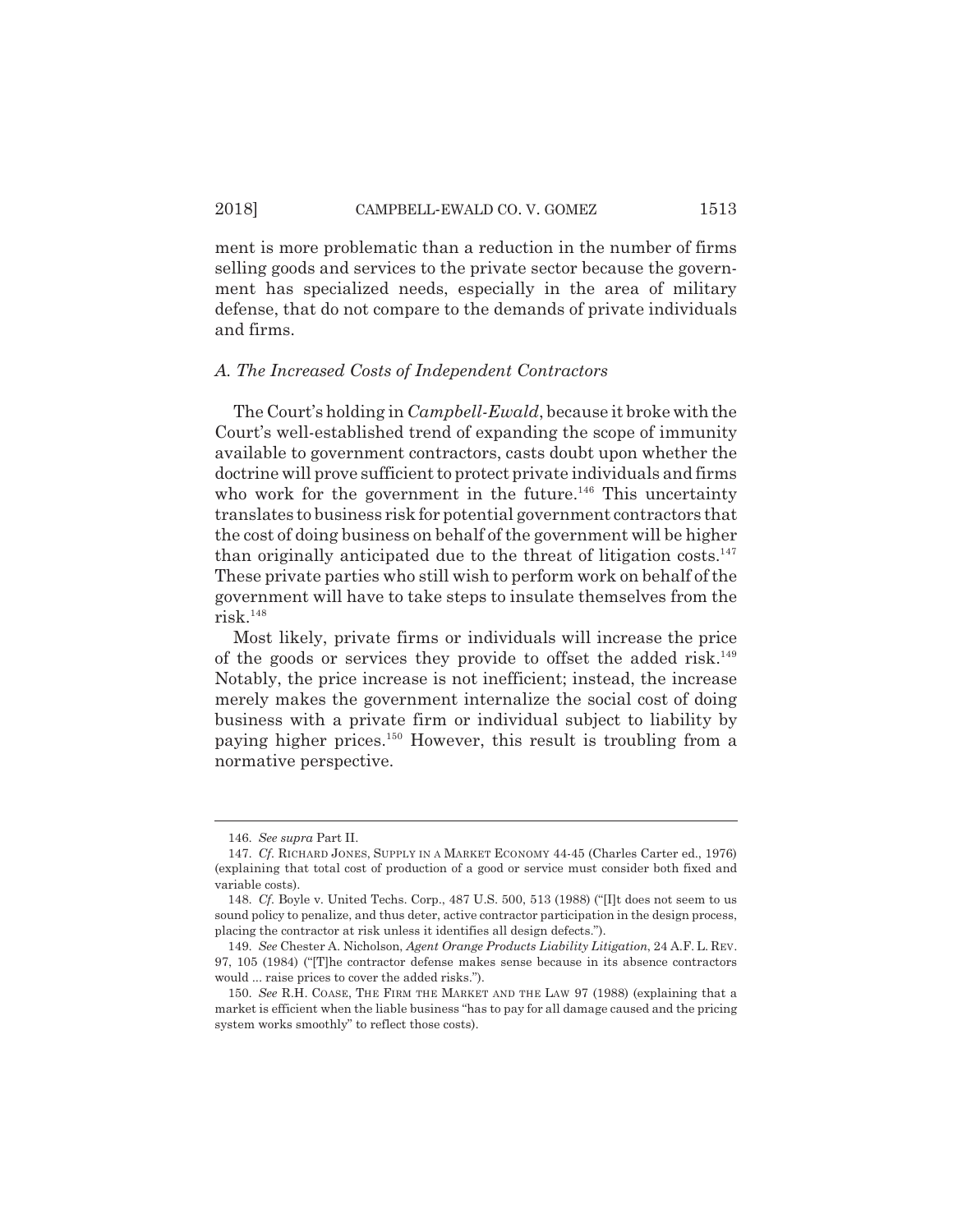Throughout the development of the doctrine, courts have reasoned that one of the public policy rationales for having a doctrine of derivative sovereign immunity is to insulate the federal government from higher prices for essential goods and services, especially those with military implications.151 This rationale tracks the reason that the sovereign immunity doctrine itself exists—to eliminate the risk that the government will have to bear higher costs when executing its will for the sake of the public.<sup>152</sup> Thus, the *Campbell*-*Ewald* holding directly undermines the interests of the federal government by exposing private individuals and firms to greater liability, which the private parties will eventually pass on to the government in the form of higher prices for the same goods and services.<sup>153</sup>

#### *B. The Diminished Quality of the Independent Contractor Market*

Increased prices are likely not the only negative results stemming from the uncertainty created by the Court's holding in *Campbell-Ewald*. There is also the risk that there will be a decrease in the quality of services and products available to the government, as the

<sup>151.</sup> *See, e.g.*, *Boyle*, 487 U.S. at 507 ("The imposition of liability on Government contractors will directly affect the terms of Government contracts: either the contractor will decline to manufacture the design specified by the Government, or it will raise its price. Either way, the interests of the United States will be directly affected."); McKay v. Rockwell Int'l Corp., 704 F.2d 444, 449 (9th Cir. 1983) ("[H]olding the supplier liable in government contractor cases without regard to the extent of government involvement in fixing the product's design and specifications would subvert the *Feres-Stencel* rule since military suppliers, despite the government's immunity, would pass the cost of accidents off to the United States through cost overrun provisions in equipment contracts, through reflecting the price of liability insurance in the contracts, or through higher prices in later equipment sales."); Dolphin Gardens, Inc. v. United States, 243 F. Supp. 824, 827 (D. Conn. 1965) (concluding that holding a contractor liable for the government's bad judgment would result in increased prices to the government to cover the contractor's risk of loss from possible harmful effects); Hunt v. Blasius, 370 N.E.2d 617, 621-22 (Ill. App. Ct. 1977) ("A government contract must of necessity be different in nature from private undertakings. Nearly all government purchases and contracts are taken by open bidding; necessity exists to obtain the widest possible field of bidders in order to preserve tax revenues. Should bidders feel apprehensive that they might be sued for following specifications, either of two untoward results could ensue: (1) There would be no bids, or (2) bids would be inflated to take care of any potential liability. Public policy dictates that bidders who comply strictly with governmental specifications should be shielded from liability in any respect in which the product complies."), *aff'd*, 384 N.E. 2d 368 (Ill. 1978).

<sup>152.</sup> *See Boyle*, 487 U.S. at 507.

<sup>153.</sup> *See* Campbell-Ewald Co. v. Gomez, 136 S. Ct. 663, 672 (2016).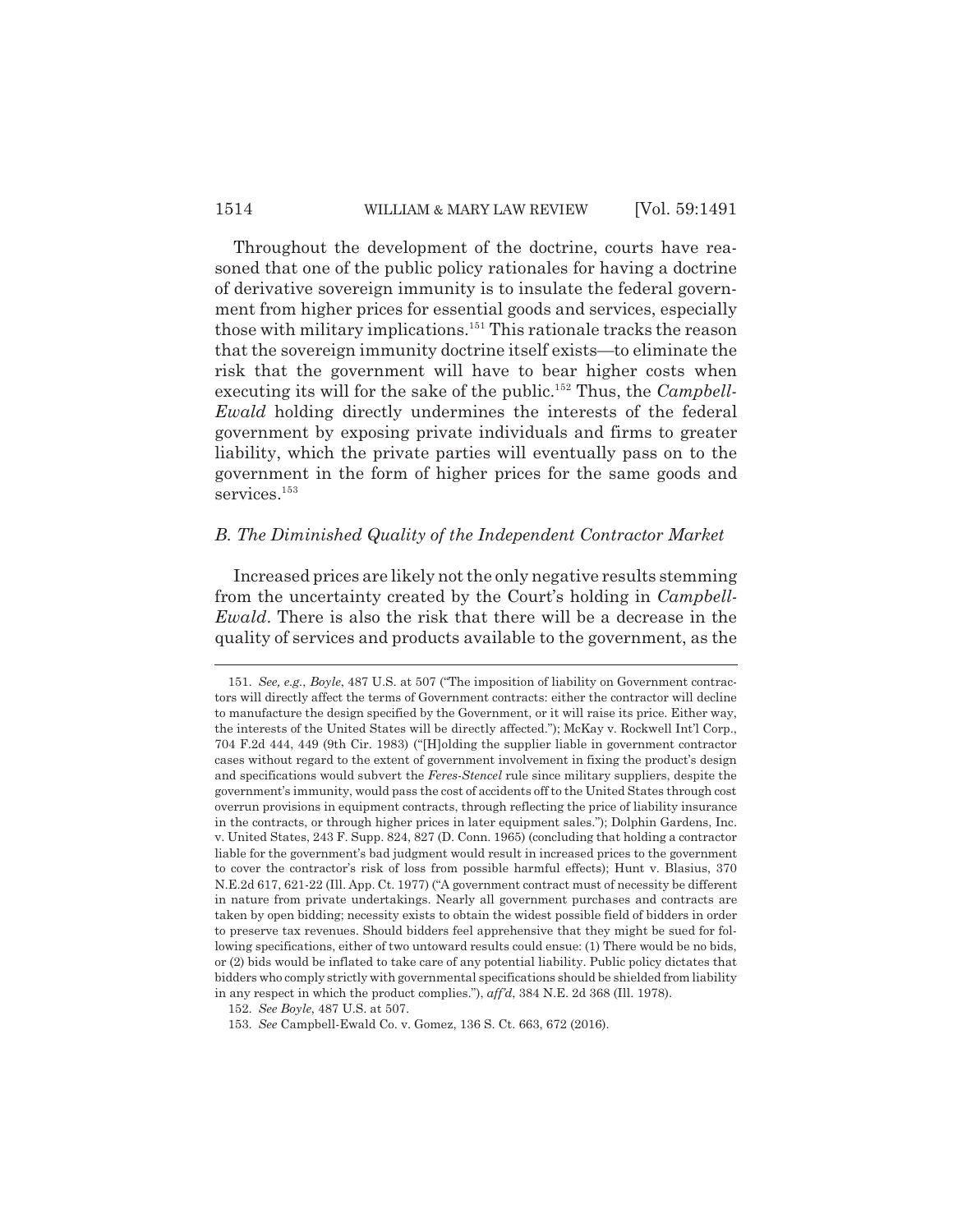supply of potential independent contractors will shrink, because many contractors will lack the risk appetite sufficient to take on the increased risk.154 Moreover, there is a risk that, even if suppliers do not exit the market entirely, government contractors will be reluctant to work too closely with the government for fear that they will be held liable under *Campbell-Ewald* for violating one of the government's explicit instructions.<sup>155</sup> Either result underscores the necessity of a strong derivative sovereign immunity doctrine to insulate government contractors from the unpredictability of litigation while performing work for the government.

Other commentators and courts have noted that maintaining a strong government contractor defense is especially important in the military context to ensure the highest quality of product or service provided by the private sector to the federal government.156 Furthermore, as the government contractor defense weakens, there will be greater pressure to secure contractual indemnities between the government and the contractor, because contractors will find it increasingly difficult to obtain insurance coverage to mitigate the risk of potential litigation.157

As a result of the increased costs and the limited availability of insurance, many private individuals and firms likely will be unable to bear the additional risk of doing business with the government in the absence of a strong derivative sovereign immunity doctrine.<sup>158</sup> Naturally, many of the potential contractors will exit the government contractor market, reducing the supply of private individuals and firms available to perform the government's work, as demand either remains the same or increases.<sup>159</sup> While it will be more ex-

<sup>154.</sup> *See Boyle*, 487 U.S. at 507.

<sup>155.</sup> *See supra* Part II.

<sup>156.</sup> *See Boyle*, 487 U.S. at 513 ("[I]t does not seem to us sound policy to penalize, and thus deter, active contractor participation in the design process, placing the contractor at risk unless it identifies all design defects."); *see also* Andrew Finkelman, *Suing the Hired Guns: An Analysis of Two Federal Defenses to Tort Lawsuits Against Military Contractors*, 34 BROOK. J. INT'L L. 395, 440-41 (2009) (concluding that the interests in protecting contractors from civil suit are strong where the government exercises effective control over contractors, and where the defense is necessary to protect military decision-making and military discipline).

<sup>157.</sup> *See* Frank P. Grad, *Contractual Indemnification of Government Contractors*, 4 ADMIN. L.J. 433, 436 (1991).

<sup>158.</sup> *See* Nicholson, *supra* note 149, at 105.

<sup>159.</sup> *See* Hunt v. Blasius, 370 N.E.2d 617, 621-22 (Ill. App. Ct. 1977), *aff'd*, 384 N.E. 2d 386 (Ill. 1978).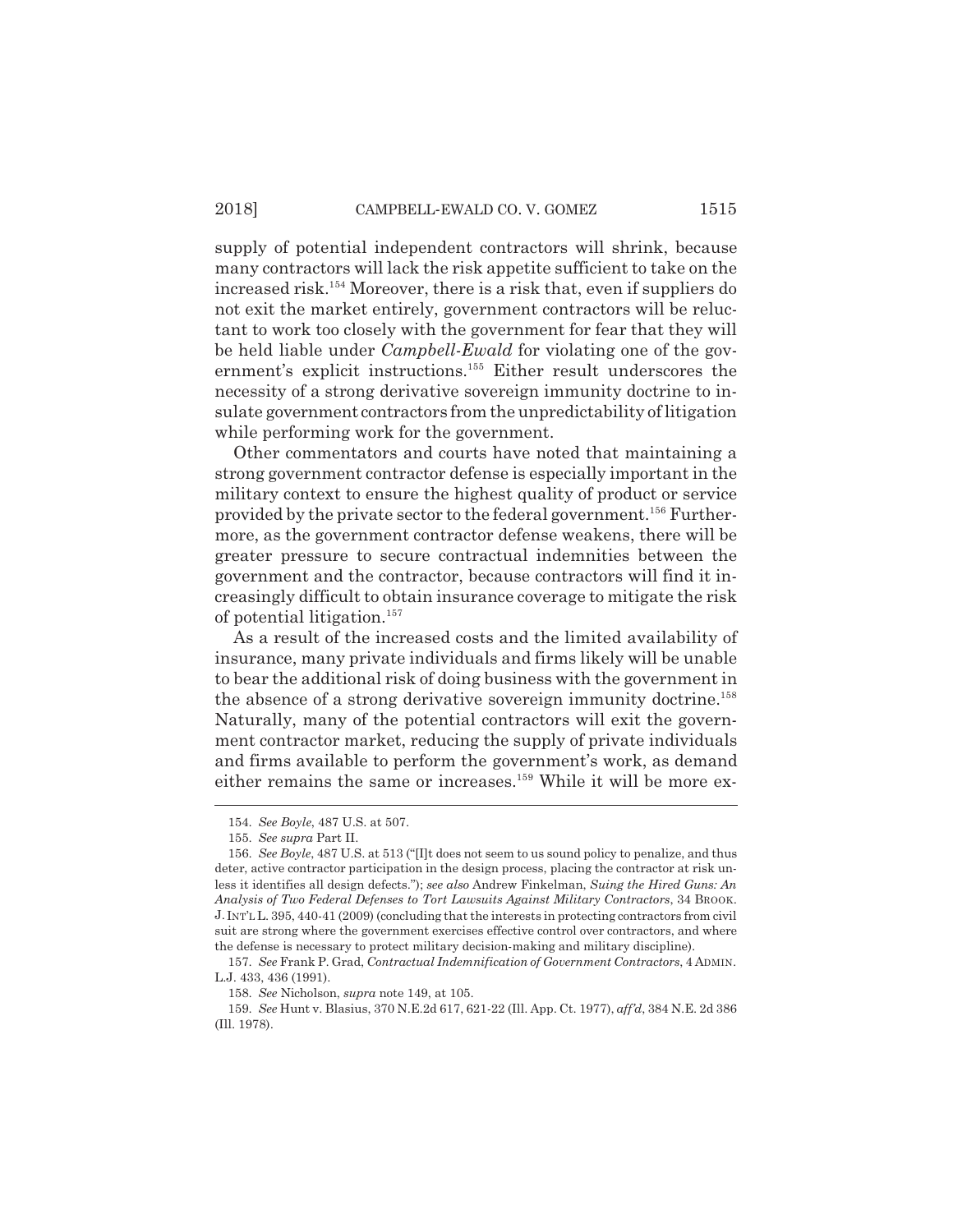pensive for the government to procure goods and services from the private market, it is also likely that the government will pay a higher price for goods or services that are of lower quality than they had paid before the supply of contractors shrank.160 That is, because the higher risk of liability will drive some suppliers out of the market, the market will become both less competitive and more expensive.<sup>161</sup>

#### IV. POTENTIAL PITFALL OF DIMINISHED DERIVATIVE SOVEREIGN IMMUNITY: INEFFICIENT VERTICAL GOVERNMENT INTEGRATION

This Part argues that the increased monetary costs to the government of outsourcing projects to private firms could lead the government to take over the function in question. That is, the increased costs as a result of the diminished doctrine of derivative sovereign immunity will incentivize the government to integrate vertically because it will incur lower pecuniary costs in doing so, even though the private sector could produce the relevant good or service at a lower social cost.<sup>162</sup> Such a result would be both normatively undesirable and economically inefficient.

If the price to the federal government of contracting with private firms increases, or the market of private firms willing to incur more liability as a result of the diminished doctrine of derivative sovereign immunity shrinks, the federal government might consider a drastic alternative. Due to increased monetary costs of outsourcing projects to private firms, the government could reasonably decide to produce the products or services in question itself. This decision would be akin to vertical integration in the private sector.<sup>163</sup> The problem with this solution is that it focuses on monetary costs without properly accounting for all transaction costs associated with vertical integration, including the costs to society more generally.<sup>164</sup>

An analogous problem arises in the private sector due to antitrust restrictions under section 1 of the Sherman Act.<sup>165</sup> For instance, the

<sup>160.</sup> *See id.*

<sup>161.</sup> *See id.*

<sup>162.</sup> *See* Alan J. Meese, *Intrabrand Restraints and the Theory of the Firm*, 83 N.C. L. REV. 5, 9-10 (2004).

<sup>163.</sup> *See* OLIVER E.WILLIAMSON,THE ECONOMIC INSTITUTIONS OF CAPITALISM 85-86 (1985). 164. *See id.* at 87.

<sup>165.</sup> Sherman Act § 1, 15 U.S.C. § 1 (2012).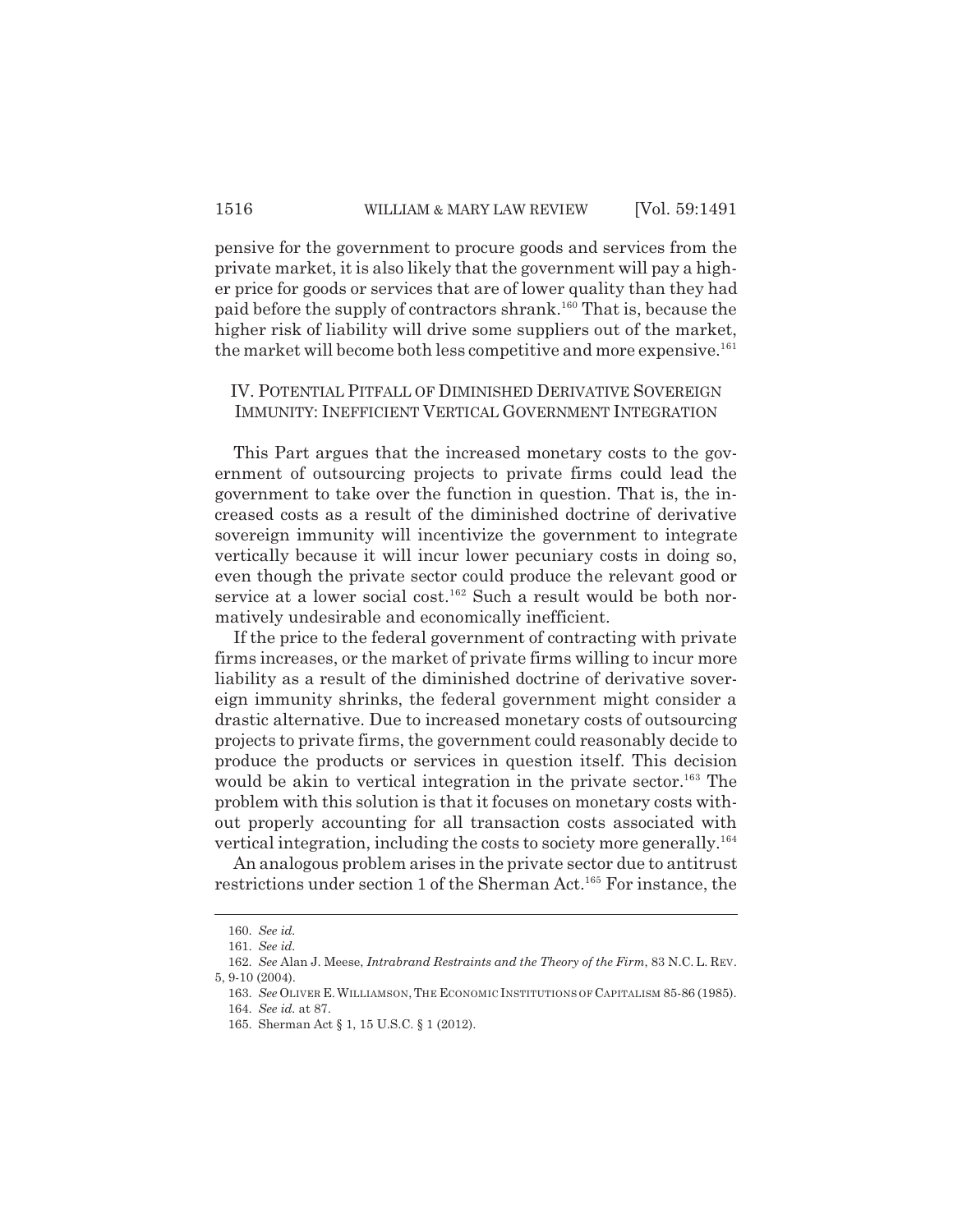imposition of antitrust liability on various forms of partial vertical integration in the private sector could induce firms to integrate completely, even if production and distribution via complete integration consumes more resources than production and distribution via partial integration.166 Put another way, courts' application of antitrust laws, which seek to maximize wealth in a competitive market, has actually resulted in inefficient consequences by privileging complete integration over partial integration.<sup>167</sup>

If the doctrine of derivative sovereign immunity fails to protect private firms from the increased risk of litigation costs, the government might choose to integrate vertically in order to conserve monetary resources. That is, the federal government faces the same decision matrix as private firms in choosing whether to integrate vertically: whether it is more cost effective to solicit bids from qualified suppliers for the requisite goods and services or to produce the goods and services itself. $168$ 

Missing from the analysis, however, is what the transaction cost approach has added to the field of economics—an emphasis on organizational structure and efficient practices of market actors.<sup>169</sup> Part of the analysis necessarily involves considering whether such an organizational structure maximizes social welfare.<sup>170</sup> For instance, monopolies are disfavored, even though monopolistic firms might take advantage of economies of scale, because the lack of competition hurts consumers by imposing on them a higher price than a competitive market would yield.171 In other instances, vertical

<sup>166.</sup> *See, e.g.*, Meese, *supra* note 162, at 9-10 (arguing that antitrust law should treat certain forms of partial and complete vertical integration as lawful per se to remove incentives that yield socially inefficient outcomes).

<sup>167.</sup> *See id.* ("While complete integration can confer more thorough control on a single, unified firm, such integration often comes with costs of its own. Partial integration can avoid these costs while at the same time producing many of the control benefits associated with complete integration.... As a result, courts should apply the same standards [to each method of integration].").

<sup>168.</sup> *See* WILLIAMSON, *supra* note 163, at 88.

<sup>169.</sup> *See id.* at 89 ("In fact, however, technology and organizational modes ought to be treated symmetrically; they are decision variables whose values are determined simultaneously.").

<sup>170.</sup> *See* Meese, *supra* note 162, at 14.

<sup>171.</sup> *See* Herbert Hovenkamp, *Antitrust Policy and the Social Cost of Monopoly*, 78 IOWA L.REV. 371, 371 (1993) ("The social cost of monopoly is equal to the loss produced by monopoly pricing and monopoly behavior, minus any social gains that monopoly produces.").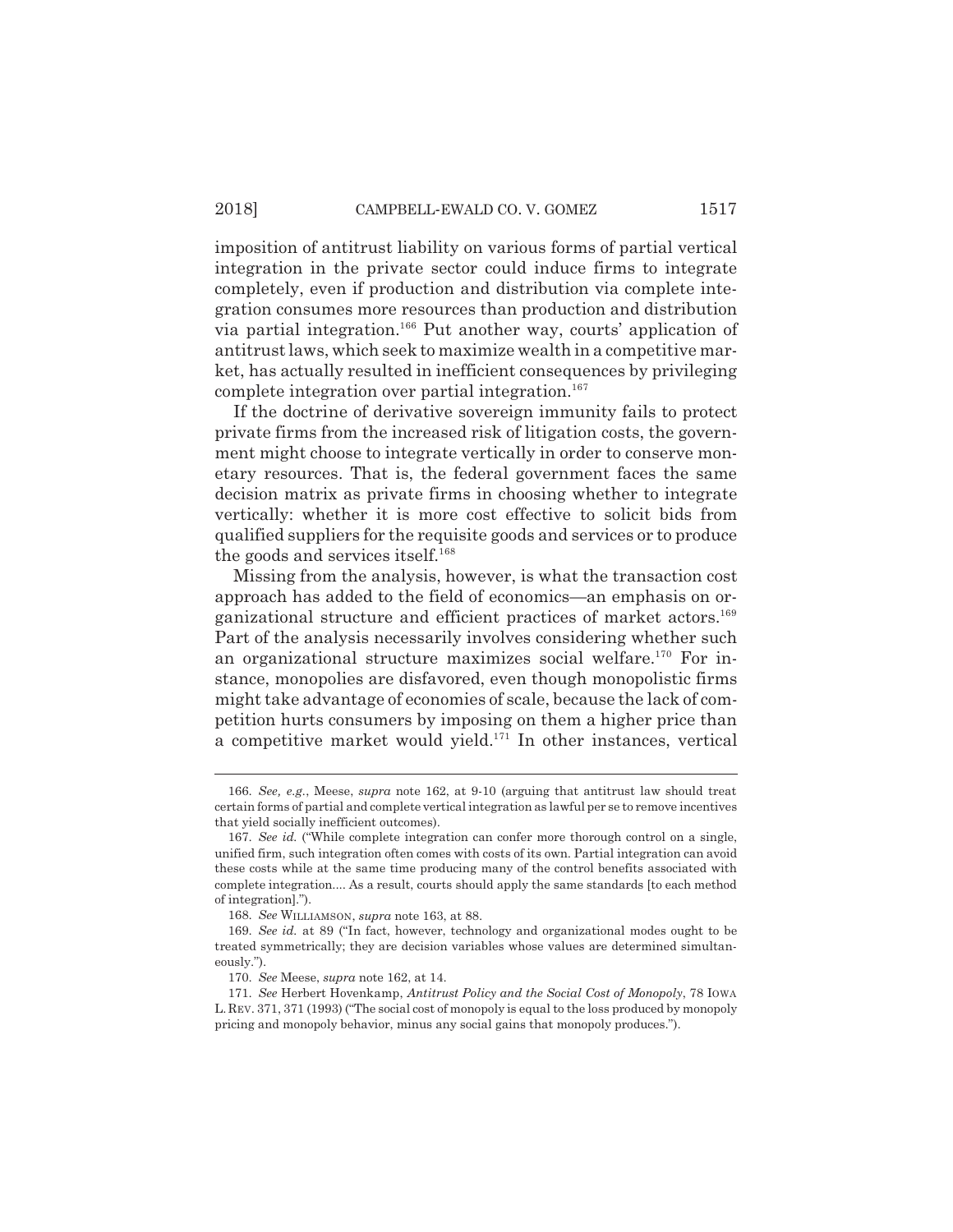integration might be inefficient "because of the incentive and bureaucratic disabilities of internal organization in production cost control respects."172

This is precisely the problem the federal government would face if it were to elect to produce all goods and services it requires itself rather than to procure them on the open market. Instead of capitalizing on the expertise and efficiencies of private firms, the federal government would have to invest in infrastructure as well as expertise in order to provide goods and services of a similar quality as those available in the market.<sup>173</sup> Notably, even if the monetary costs of creating infrastructure and hiring individuals with the requisite expertise is less than the monetary cost of acquiring the same goods or services on the open market, vertical integration might still be socially inefficient.<sup>174</sup> This is because efficiency must account for the opportunity cost to the government (and by extension, its citizens) of producing goods, which are already available in the market, instead of investing its limited resources of time and money in other projects.175

#### **CONCLUSION**

The purpose of the doctrine of derivative sovereign immunity is to protect private firms and individuals working on behalf of the government as if they were government employees.176 This Note has illustrated that the doctrine is important because it enables the government to take advantage of the experience and expertise of private contractors without exposing those contractors to liability, which would inevitably raise the price of goods or services. $177$ Moreover, this Note has demonstrated that the doctrine of derivative sovereign immunity has expanded over the last seventy years

<sup>172.</sup> WILLIAMSON, *supra* note 163, at 91.

<sup>173.</sup> *See id.* at 88.

<sup>174.</sup> *See id.* at 91.

<sup>175.</sup> *Cf. id.* at 88 ("[T]here is no compelling neoclassical reason to prefer integration over market procurement.").

<sup>176.</sup> *See* Filarsky v. Delia, 566 U.S. 377, 387 (2012) ("[I]t should come as no surprise that the common law did not draw a distinction between public servants and private individuals engaged in public service in according protection to those carrying out government responsibilities.").

<sup>177.</sup> *See supra* Part III.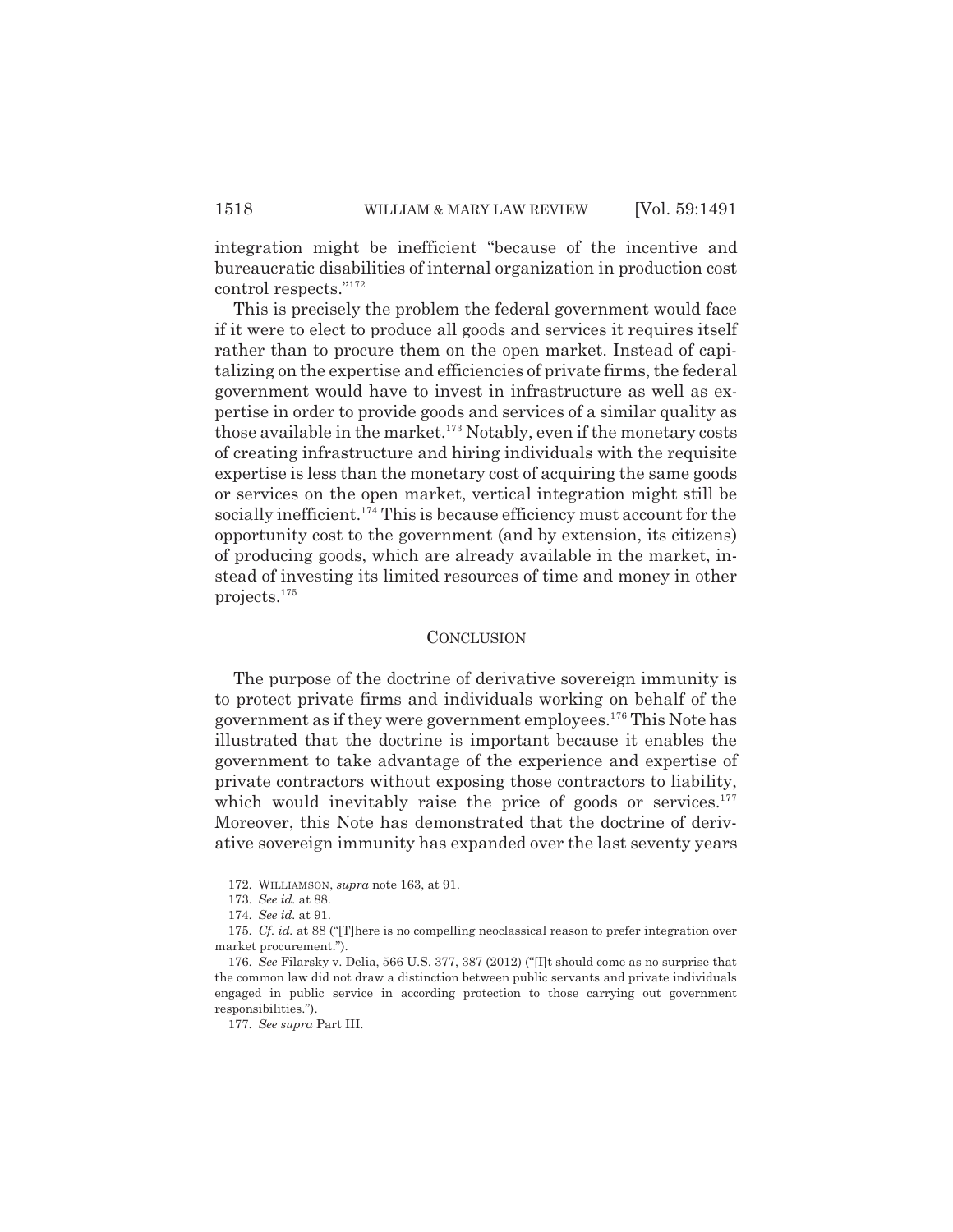to apply in a variety of contexts, including public works, products liability, and civil rights actions, highlighting the usefulness of the government contractor defense.<sup>178</sup> Because the Supreme Court's holding in *Campbell-Ewald* unnecessarily casts doubt on the viability of the government contractor defense in situations in which the contractor allegedly violated federal law and the government gave the contractor explicit instructions, $179$  the Supreme Court should overrule *Campbell-Ewald* at its earliest opportunity.

The Court's *Campbell-Ewald* holding burdens the derivative sovereign immunity doctrine when federal laws are at issue and also discourages contractors and the government from working closely together to avoid the appearance that the government gave the contractor "explicit instructions" in the event that something goes wrong.<sup>180</sup> This perverse incentive flies in the face of the public policy rationale for derivative sovereign immunity, which is to encourage the government and contractors to collaborate to achieve the ends of the government.<sup>181</sup>

As a result of the increased risk of liability to private contractors, individuals and firms willing to work on behalf of the government will likely raise prices to account for the added risk.<sup>182</sup> Those contractors unwilling or unable to stomach the added risk will leave the market, ensuring that prices will go up while the quality of products and services available to the government will diminish.<sup>183</sup>

The most damaging effect of the Court's holding, however, lies in the way the federal government could reasonably search for an alternative to paying higher pecuniary costs for inferior products and services. The federal government might vertically integrate to produce goods and services that it had previously acquired from private contractors if it could do so at a lower pecuniary cost.<sup>184</sup> The problem with this solution is that it fails to consider whether the private

<sup>178.</sup> *See supra* Part I.

<sup>179.</sup> *See* Campbell-Ewald Co. v. Gomez, 136 S. Ct. 663, 672 (2016) ("When a contractor violates both federal law and the Government's explicit instructions, as here alleged, no 'derivative immunity' shields the contractor from suit by persons adversely affected by the violation.").

<sup>180.</sup> *See id.*

<sup>181.</sup> *See supra* Part II.

<sup>182.</sup> *See supra* Part III.A.

<sup>183.</sup> *See supra* Part III.B.

<sup>184.</sup> *See supra* Part IV.